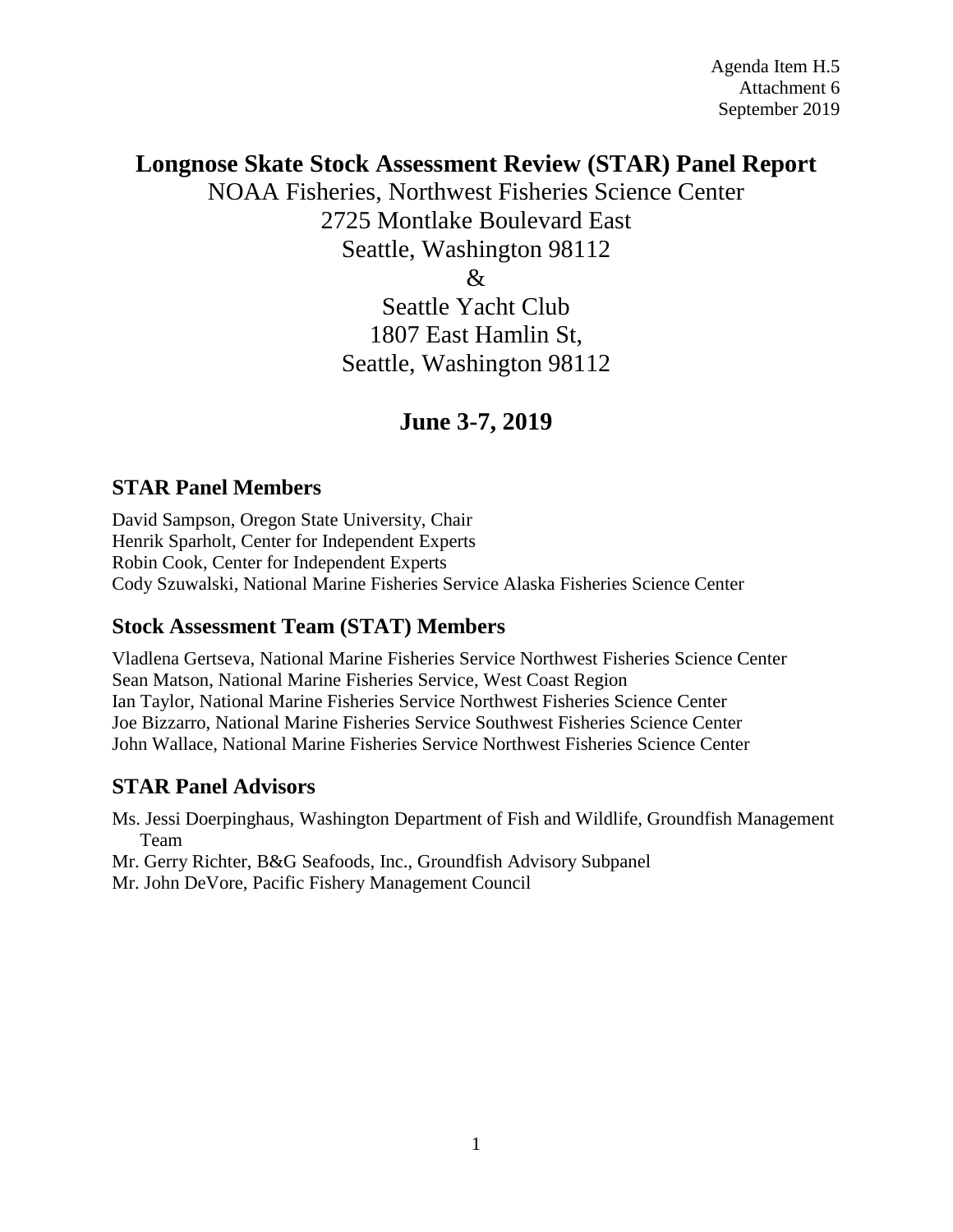# **Overview**

A Stock Assessment Review (STAR) panel met during 3-7 June 2017 at the Northwest Fisheries Science Center (NWFSC) auditorium in Seattle, Washington to review a draft stock assessment for longnose skate (*Beringraja rhina*). The assessment had been prepared by a stock assessment team (STAT) led by Dr. Vlada Gertseva of the NWFSC and was documented in Gertseva et al. (2019). The Panel operated under the Pacific Fishery Management Council's (PFMC) Terms of Reference for stock assessment reviews (PFMC 2019a). This same panel also reviewed a draft assessment for big skate (*Beringraja binoculata*).

Of the eleven skate species present in the northeast Pacific off the US West Coast, longnose skate comprises the majority of fishery and survey catches. They are most common at depths ranging from 150 to 400 m and tend to be found deeper than big skate, which are the second most commonly caught skate species off the US West Coast. The longnose skate off the US West Coast are treated in the assessment as a unit stock, because there is no information from tagging or genetics studies to support a more complicated structure.

An individual female longnose skate deposits her egg-cases onto the sea floor at intervals over a period of months and egg deposition at the stock level appears to occur continuously throughout the year. The eggs incubate within the egg cases for several months. Egg cases from longnose skate contain only a single embryo; whereas egg cases from big skate contain about two embryos on average. Upon hatching, the new-born skate (both species) is similar in appearance to an adult (i.e., no metamorphosis from larval to adult form).

Maximum age of longnose skate is reported as 26 years for British Columbia and 25 years for the Gulf of Alaska. The assessment assumes a maximum age of 26 years. Longnose skate can grow to attain total lengths (TL) of more than 150 cm. Length at 50% maturity was taken as 101.5 cm (TL) in the assessment. The STAT described the species as being an "equilibrium strategist" because it has "a low fecundity and late maturation, and, thus, low intrinsic rate of increase."

Prior to the mid-1990s the landings of longnose skate were relatively limited, apparently due to a lack of market opportunities; the vast majority of the skates that were caught were discarded at sea. There was a dramatic change in market conditions with the annual landed catch increasing from an average of 140 mt during 1985-1995 (coastwide) to an average of 1390 mt during 1996- 1999. Peak annual landings were slightly greater than 2000 mt in 1997. Regular at-sea observations of longnose skate discards did not begin until 2002. Discard observations in earlier years were sporadic, with the first occurring in 1985.

Longnose skate off the US West Coast were assessed once previously, in 2007 using the Stock Synthesis 2 software (Gertseva and Schirripa 2008). During the 2007 STAR Panel meeting the assessment model underwent several changes.

- It was simplified to have one sex and constant recruitment.
- The 2004 AFSC Triennial survey index value was identified as being anomalously high.
- The Panel noted that the size-at-age data suggested almost linear growth.
- The assumed value for natural mortality (M) was changed from  $0.1$ <sup>-y</sup> to  $0.2$ <sup>-y</sup>.
- The Panel noted that the estimate of length at 50% maturity (from Thompson 2006) was significantly higher than an estimate from a B.C. study (McFarlane and King 2006).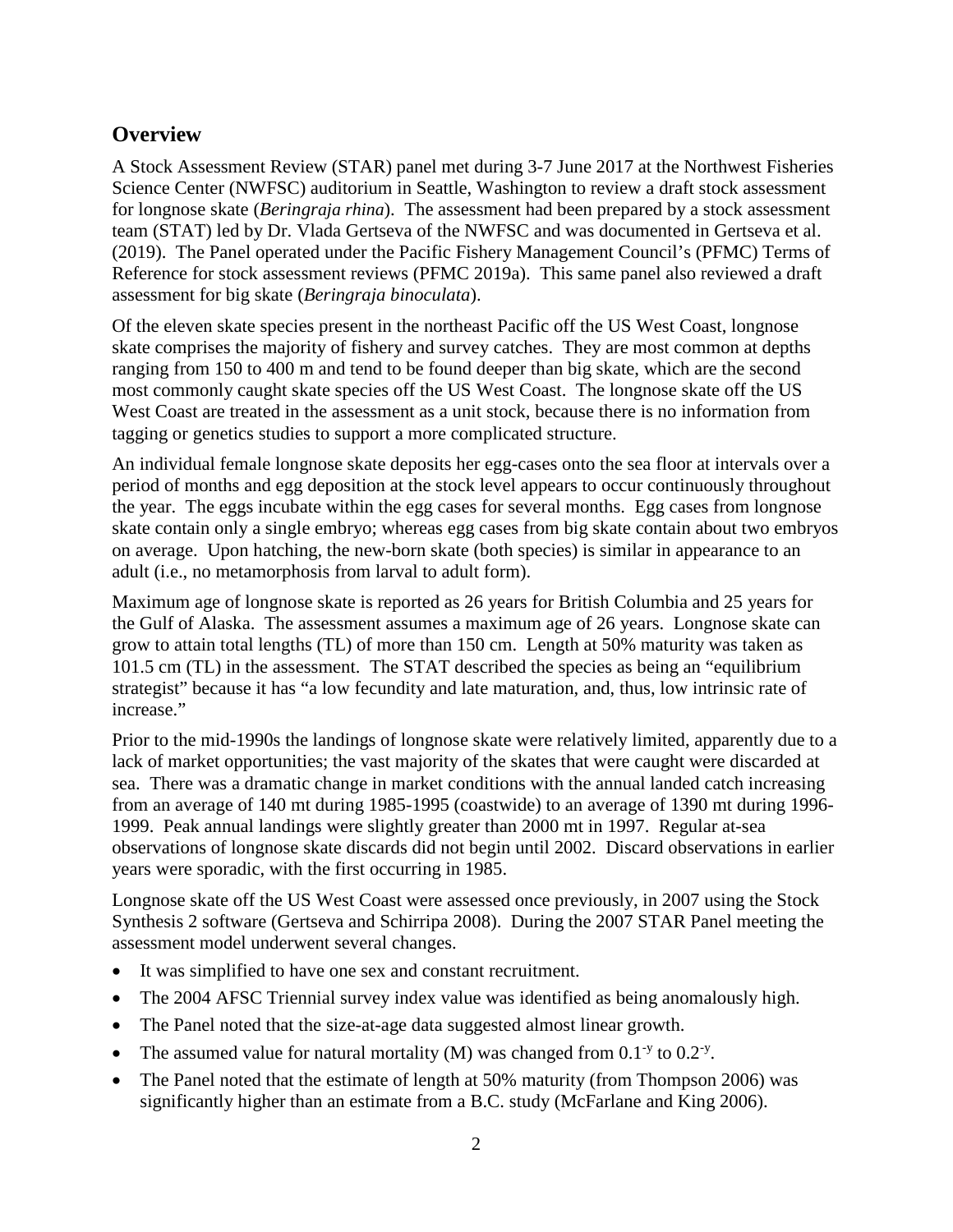- Alternative longnose skate catch series (landings plus dead discards) were developed to reflect the uncertainty in the catch time series.
- During the 2007 review, the Panel and STAT developed an informative prior distribution for the catchability coefficient (survey-*Q*) associated with the NWFSC West Coast Groundfish Bottom Trawl Survey (WCGBTS), which the STAT had assumed to be 1.0 in the pre-STAR assessment model. The "overall best guess" for the survey-*Q* was 0.83 with bounds of (0.53, 1.43), corresponding to a normal prior on  $ln(Q)$  with mean = -0.188 and standard deviation = 0.187.

The 2019 STAR Panel concluded that the final base model developed during the 2019 STAR meeting is appropriate for use by management and constitutes the best available science. Due to the paucity of age-compositional data and consequent lack of annual recruitment deviations, the Panel considers this to be a category 2 assessment. Further, the biomass indices in the model were only weakly informative regarding scale and trends were not well fit by the model. The main sources of information determining  $ln(R_0)$  were tension between the length compositional data and the priors distributions for *M* and WCGBT Survey-*Q*. The Panel applauds the STAT team for their well-structured presentation of the assessment and the competent work completed before and during the STAR meeting.

## **Summary of Data and Assessment Models**

For the most part, the new assessment for longnose skate follows the same basic structure as used in the 2007 assessment: single coastwide stock; combined-sex model; growth is estimated; no recruitment deviations; and an informative prior distribution on the survey-*Q* for the WCGBTS, which is the primary source of fishery-independent information. Natural mortality is estimated within the Stock Synthesis model using an informative prior, whereas it was fixed in the 2007 assessment. The STAT used the Stock Synthesis (SS) version 3.30.13 software; the 2007 assessment used SS version 2.00e.

## *Catch series and fishing fleet structure*

A major change from the 2007 assessment was the use of a new catch reconstruction approach, reviewed during a Council-sponsored workshop in March (PFMC 2019b). The 2007 assessment derived historical catch estimates by dividing reported annual landings by an assumed retention fraction. The new assessment derived historical catch estimates (for years prior to 2009) on the basis of a linear regression model ( $R^2 = 95.7\%$ ) developed from West Coast Groundfish Observer Program (WCGOP) estimates of total annual mortality of longnose skate (landings plus dead discards) versus total annual mortality estimates of Dover sole for the period 2009-2017.

Fishing removals in the model are taken by four fishing fleets: the current commercial fishing fleet (1995-2018); the tribal fishing fleet (1987-2018); an historical discard fishing fleet (up to and including 1994); and an historical landed-catch fishing fleet (up to and including 1994). In the 2007 assessment there was a single fishing fleet. The model assumes that there is full retention of longnose skate by the tribal fishing fleet

## *Discards data*

The WCGOP provides data on at-sea discards by the commercial fisheries. Although the program was implemented in 2001, prior to 2009 there was no requirement to sort longnose skate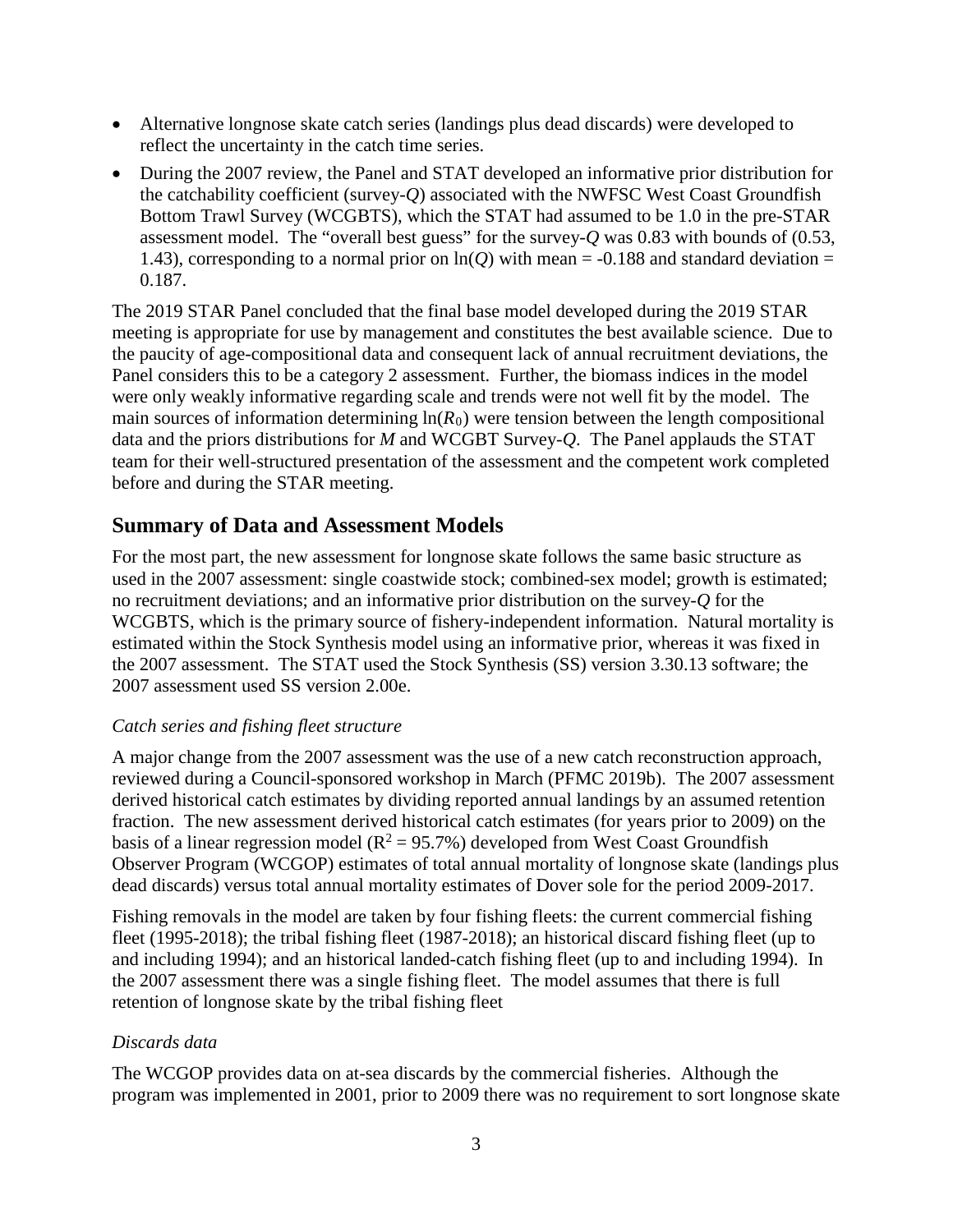from other skate species and landings of skates were reported on fish tickets as unspecified skate. Consequently, prior to 2009 the WCGOP, which primarily collects information on fish discarded at sea, could not provide estimates of discard rates because there were no reported landings of longnose skate to match with the discards of longnose skate. However, the WCGOP provided length compositions for discarded longnose skate (2006-2017) that informed the length-based retention function estimated by the model.

Two earlier studies also provided information on skate discard rates, the study by Pikitch et al. (1988) collected at-sea information during 1985 to 1987 from the Columbia statistical area and ODFW's Enhanced Data Collection Project collected similar information during 1995 to 1999 from trawl vessels operating off Oregon, primarily on vessels targeting the DTS complex (Dover sole, thornyheads, and sablefish).

The assessment model assumes 50% survival of the longnose skate discarded at sea. The WCGOP also assumes 50% survival of longnose skate discarded at sea when it derives estimates of total annual mortality for longnose skate.

### *Survey indices*

The new assessment includes biomass indices from four bottom trawl surveys: the Alaska Fisheries Science Center (AFSC) Triennial shelf survey (every third year, starting with 1980 and ending with 2004, when the survey was conducted by the NWFSC); the AFSC slope survey (1997, 1999, 2000, and 2001); the NWFSC slope survey (annually from 1999 to 2002); the NWFSC West Coast Groundfish Bottom Trawl Survey (WCGBTS or WCGBT survey) (annually from 2003 to 2018). Biomass indices from these same trawl surveys had been included in the 2007 assessment. The trawl survey biomass indices were derived using the Vector Autoregressive Spatial Temporal (VAST) delta-model (Thorson 2019).

The new assessment also included a survey biomass index derived from the International Pacific Halibut Commission (IPHC) bottom longline survey, conducted in 1999 and annually since 2001. The IPHC longline survey, which covered fixed stations in shelf waters off Washington and Oregon, was not considered by the 2007 assessment.

## *Compositional data*

Length compositional data were available from the current commercial fishing fleet landings (1995-2018) and discards (2006-2017), the WCGBT survey (2003-2018), the Triennial shelf survey (1998, 2001, and 2004), the AFSC slope survey (1997 and 1999-2001), and the IPHC longline survey (2014 only). The selection curves for the historical landed catch fishing fleet, the historical discard fishing fleet, and the tribal fishing fleet were all "mirrored" from the current commercial fishing fleet. The selection curve for the NWFSC slope survey was mirrored from the AFSC slope survey. Conditional-age-at-length compositional data (based on limited numbers of fish, less than 350 per year) were available from the WCGBT survey (2003, 2011, and 2012) and the current commercial fishing fleet (2004).

## *Maturity and weight-length relationships*

Length at maturity was calculated from 211 samples collected and scored (based on macroscopic examination) by the WCGBT survey. Weight-at-length data collected from fisheries sampling and by the WCGBT and AFSC Triennial surveys were used to estimate a length-weight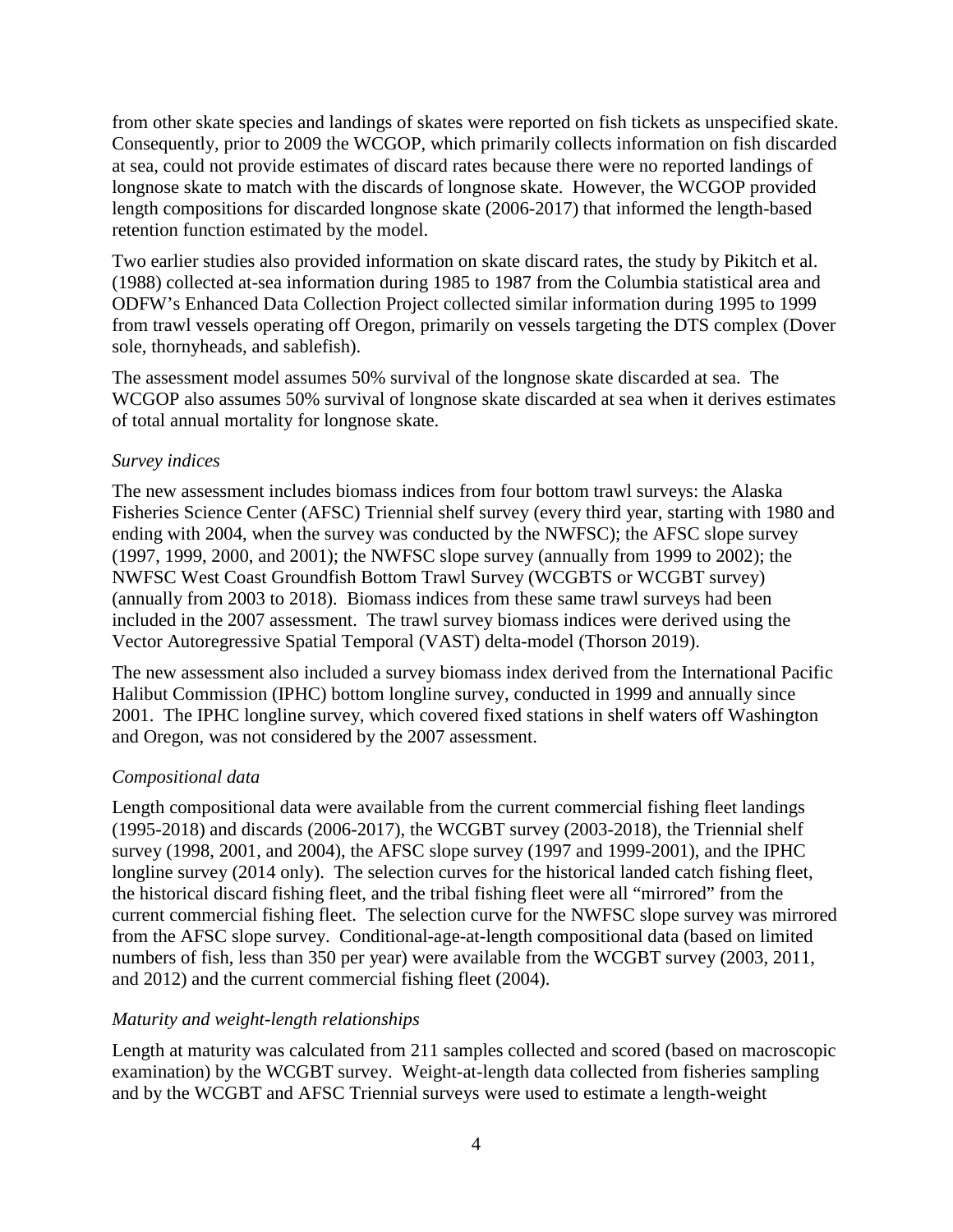relationship for longnose skate. The weight- length relationships were very similar between the two sexes and the sexes were combined in the SS model.

## *Bridging analysis*

The STAT did not present any formal bridging analysis to show the transition from the 2007 assessment to the new assessment. A graphical comparison of the depletion trajectories, presented to the Panel on Day 1 of the review, indicated general similarities between the two assessments' predictions of relative spawning biomass. The 2007 assessment model estimated an unfished spawning biomass (*SB*) of 7034 mt and a 2007 *SB* of 4634 mt (2007 depletion of 65.9%), whereas the corresponding estimates from the pre-STAR assessment base model were 36,088 and 29,380 mt (2007 depletion of 81.4%).

## *The assessment model*

The assessment is a single-sex, length- and age-based age-structured model that estimated dynamics starting in 1916 with the assumption of equilibrium with no fishing prior to the start of the model. The model assumes a spatially homogenous unit stock in the waters off the US West Coast. Annual recruitment deviations were fixed at zero, meaning that annual recruitment values were taken directly from the recruitment-spawning biomass relationship, which was a Beverton & Holt curve with steepness fixed at 0.4. Natural mortality was estimated within the model using an informative prior based on Hamel (2015) and a maximum age of 26 years. Catchability for the WCGBT survey was estimated within the model using the prior developed as part of the 2007 assessment. The parameters controlling growth (in length), including its variability, were freely estimated in the model.

For years prior to 1995, dead discards of longnose skate were derived outside of the model using the relationship between annual total mortality of longnose skate and annual total mortality of Dover sole. For the years from 1995 forward the model produced annual estimates of the discard fraction and the associated dead discards, informed by at-sea observations of discard fractions and a logistic, length-based retention curve. A discard mortality rate of 50% was assumed. Length-based selectivity for all four fishing fleets was based on the selection curve estimated for the current fishing fleet, informed by length compositions of retained and discarded fish. The model used the double-normal function for fishery selectivity and assumed the curve was asymptotic in form. The model allowed for constrained annual deviations (1995-2017) in the parameter controlling the upper asymptote of the logistic retention function.

The assessment model used the Dirichlet-Multinomial likelihood function (Thorson et al. 2017), with one estimated parameter for scaling each composition data source (for weighting the compositional data) and estimated an extra standard deviation parameter for the Triennial survey.

The base model underwent a number of changes as a result of explorations during the STAR meeting. The final agreed base model was well structured, was thoroughly investigated by the STAT, and is the best currently available for the formulation of management advice.

## *Treatment of uncertainty*

The final base model included estimates of uncertainty for estimated parameters and derived quantities such as spawning output and depletion. The STAT also explored uncertainty of the base model results using likelihood profiles across the key parameters *M*, steepness (*h*), ln(*R*0),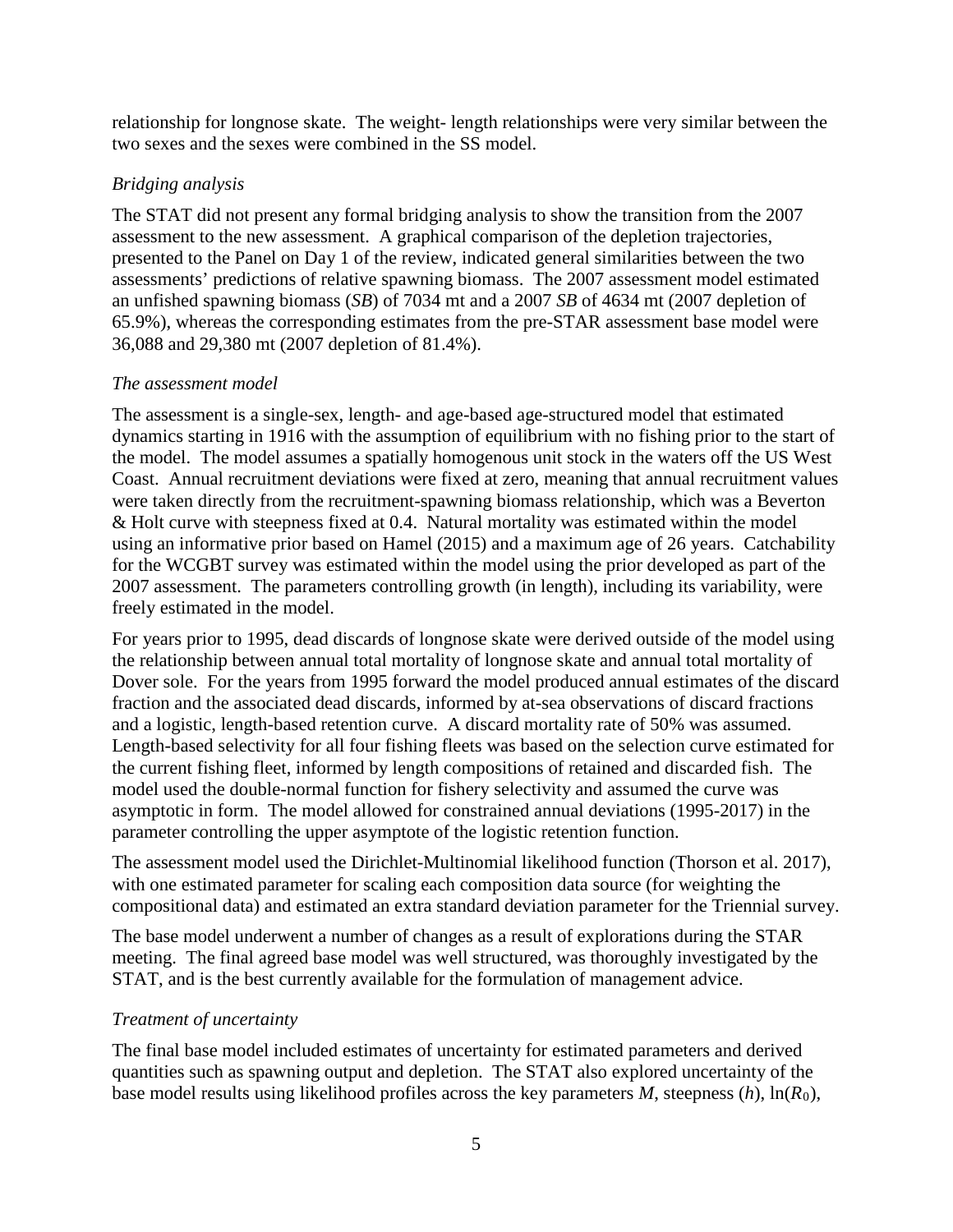and survey-*O* (for the WCGBTS). The likelihood profile for  $\ln(R_0)$  showed relatively small changes in total log-likelihood across a fairly wide range of values for  $ln(R_0)$ , indicating the available data were relatively uninformative regarding population scale, with all the information coming from tension between the length-composition data (favoring lower values for  $\ln(R_0)$ ) and the survey indices and priors on *M* and survey-*Q* (favoring higher values for  $ln(R_0)$ ).

# **Requests by the STAR Panel and Responses by the STAT**

The pre-STAR draft assessment document was very complete and the STAT's opening presentation to the STAR Panel anticipated many questions regarding the draft model's results. This allowed for an efficient and effective review that could quickly identify the most important questions and allocate review time accordingly. The STAT provided thorough responses to all requests.

Requests below are provided sequentially by the day of the request. Responses from the STAT (which were generally delivered the following day) are given below each request. The bolded sentences within each Response (if any) are major conclusions drawn by the STAR Panel that were considered important in the construction of the final base model. Figures from the responses are also often given.

*Request No. 1: Provide a table of historical landings, discards, what was inputted into SS [Stock Synthesis], and what was estimated in SS.*

Rationale: The current assessment document does not provide this detail.

### STAT Response:

The STAT provided a figure clarifying that (a) landings and dead discards during the "historical period" (1916-1994) were hard-wired (not estimated by SS), (b) landings during the modern era (1995-2018) were hard-wired, (c) discards during the modern era were based on discard rates estimated within the SS model, and (d) the model assumed a 50% discard mortality rate in both eras.

*Request No. 2: Provide runs with survey q estimated with diffuse priors (CV = 0.25 & 0.5) and recruitment deviations estimated. Provide plots of the priors of the base model and the runs with alternative CVs.*

Rationale: [The] current prior seems too tight and seems to be constraining the model. Recruitment deviations may provide plausible fits to the increasing survey indices.

#### STAT Response:

The STAT provided the runs requested. The posterior of the survey-*Q* closely matched the prior of the survey-*Q* for all considered runs (e.g., Figure 1, left panel). This is undesirable because it means that no information exists to inform survey-*Q* and the prior is determining the estimated value (and thereby the biomass scale for the stock). Even when changing the prior on q and estimating recruitment deviations, the changes in estimated spawning output over time among models were not large (Figure 1, right panel).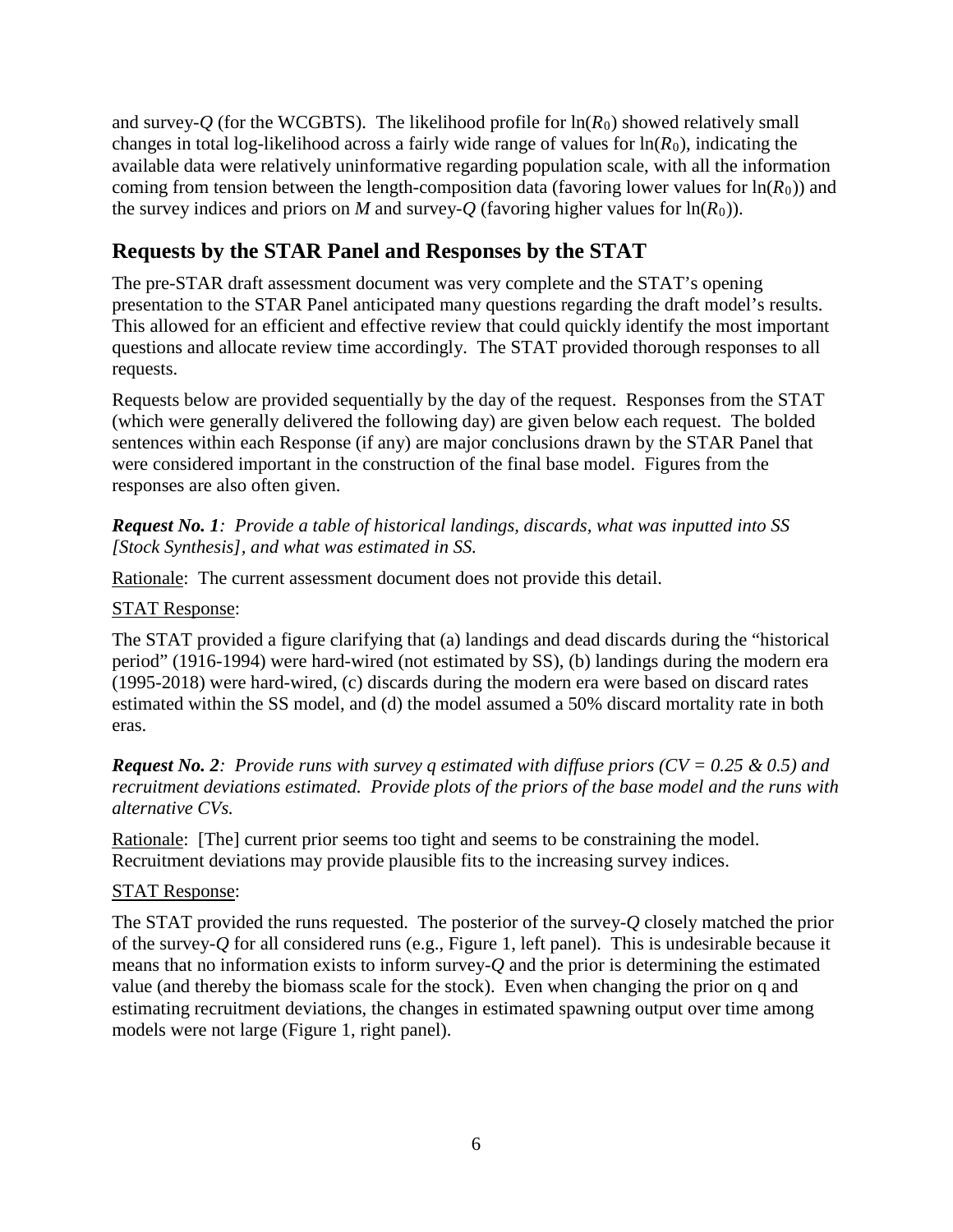

Figure 1. Comparison of prior and posterior distributions for survey-*Q* \*(left panel), illustrating the lack of information in the data regarding this key parameter. Changing the CV on the survey-*Q* prior had little influence on the assessment results (right panel), nor did allowing recruitment deviations.

The inability to fit the increasing trend in the survey data probably arises from a conflict among data sources. The survey length composition data change very little over the period for which observations are available (1995 to present), despite a large drop in dead catch from the late 1990s to the 2000s. This implies that the fishery is not impacting the population structure to any great degree. However, the survey index of abundance increases by 31% from 2003 to 2018 as catches decline by roughly 27 tons per year (Figure 2).



Figure 2. Increasing trends in survey biomass (in red) versus decreasing trends in annual dead catches.

The current prevailing paradigm in stock assessment is to down-weight length composition data in order to fit survey indices of abundance (e.g., see Francis 2011). However, the assessments presented to this panel display the opposite character: they eschew the survey indices in favor of the length composition data. This is a critical modeling hurdle that should be addressed in future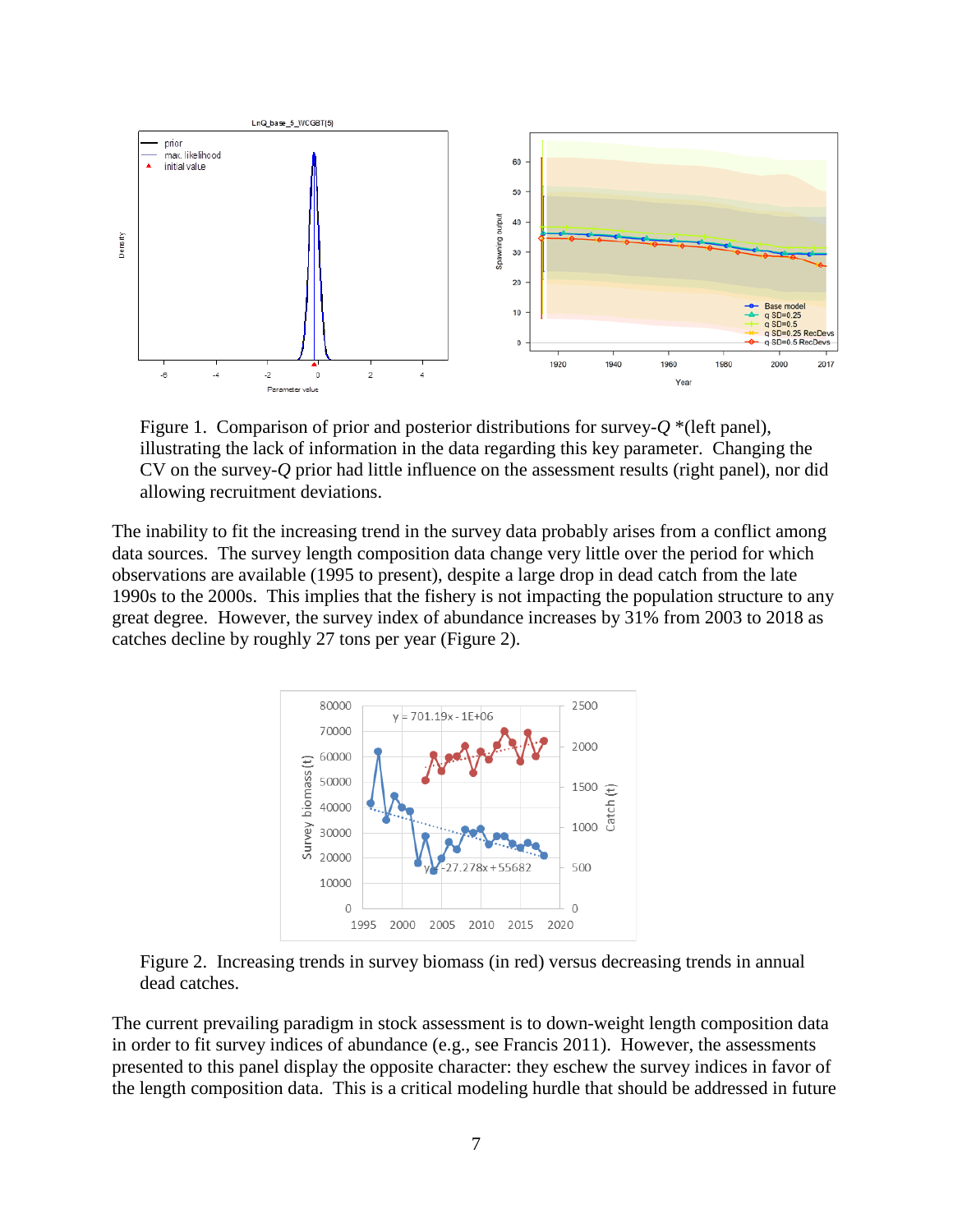iterations of this assessment. Consideration of the expected influence of the somewhat peculiar recruitment dynamics (constant recruitment throughout the year) on observed length composition data might offer a potential research path.

*Request No. 3: Correct the table of sensitivities to reflect actual spawning biomasses. Add estimates of MSY and more detailed likelihood components (e.g., by fleet). Add details of sensitivity runs that alternatively leave out datasets (i.e., all indices, all length comps., all age comps., and mean weights).*

Rationale: Provide greater and more consistent details of sensitivities that have been run.

## STAT Response:

An updated table as requested by the panel was provided in an Excel file (see Table 14 in the post-STAR assessment document). Leaving out data sets in turn did not reveal particular sensitivity to any one set. The greatest sensitivity was to the survey selectivity assumption (asymptotic) and the WCGBT survey-*Q* (prior/no prior). *SPR* reference points were robust to all sensitivity cases while biomass quantities  $(SB_0$  and  $SSB_{2019})$  were highly sensitive to parameters affecting scale (survey-*Q* and selectivity).

*Request No. 4: Provide a correlation matrix of estimated parameters for the current base model.*

Rationale: [There was] concern that the priors may be affected [by] other parameter estimates and [the Panel wanted] to explore whether there are redundant parameters.

## STAT Response:

The STAT team presented a slide with correlations between some parameters and natural mortality. Maximum size, fishery selectivity, and unfished recruitment were closely correlated to natural mortality. Examination (following the STAR Meeting) of the final base model's parameter correlation matrix indicated a strong correlation between  $ln(R_0)$  and  $ln(WCGBT)$ Survey- $Q$ ) ( $r = -955$ ). The value of the second most extreme correlation coefficient was  $-0.898$ .

*Request No. 5: Explore the selectivity assumption for the West Coast Bottom Trawl Survey – force all surveys to be asymptotic and provide fits to the data and comparison plots.*

Rationale: To explore the effects of domed selection for the West Coast Bottom Trawl Survey.

Context: Dome-shaped selectivity produces "cryptic" (unobservable) biomass that can inflate the biomass estimates and understate the impact of the fishery on the population.

## STAT Response:

Forcing the surveys to be asymptotic resulted in a stock that was further depleted than the base model (~85% vs. 70%; Figure 3). However, the models with asymptotic selectivity did not fit the data as well as those with dome-shaped selectivity (change in total log-likelihood of 18.4 units). This, coupled with the fact that the largest individuals captured in the fishery are larger than the largest individuals captured in the survey led the STAT team to argue that dome-shaped selectivity is appropriate for this assessment.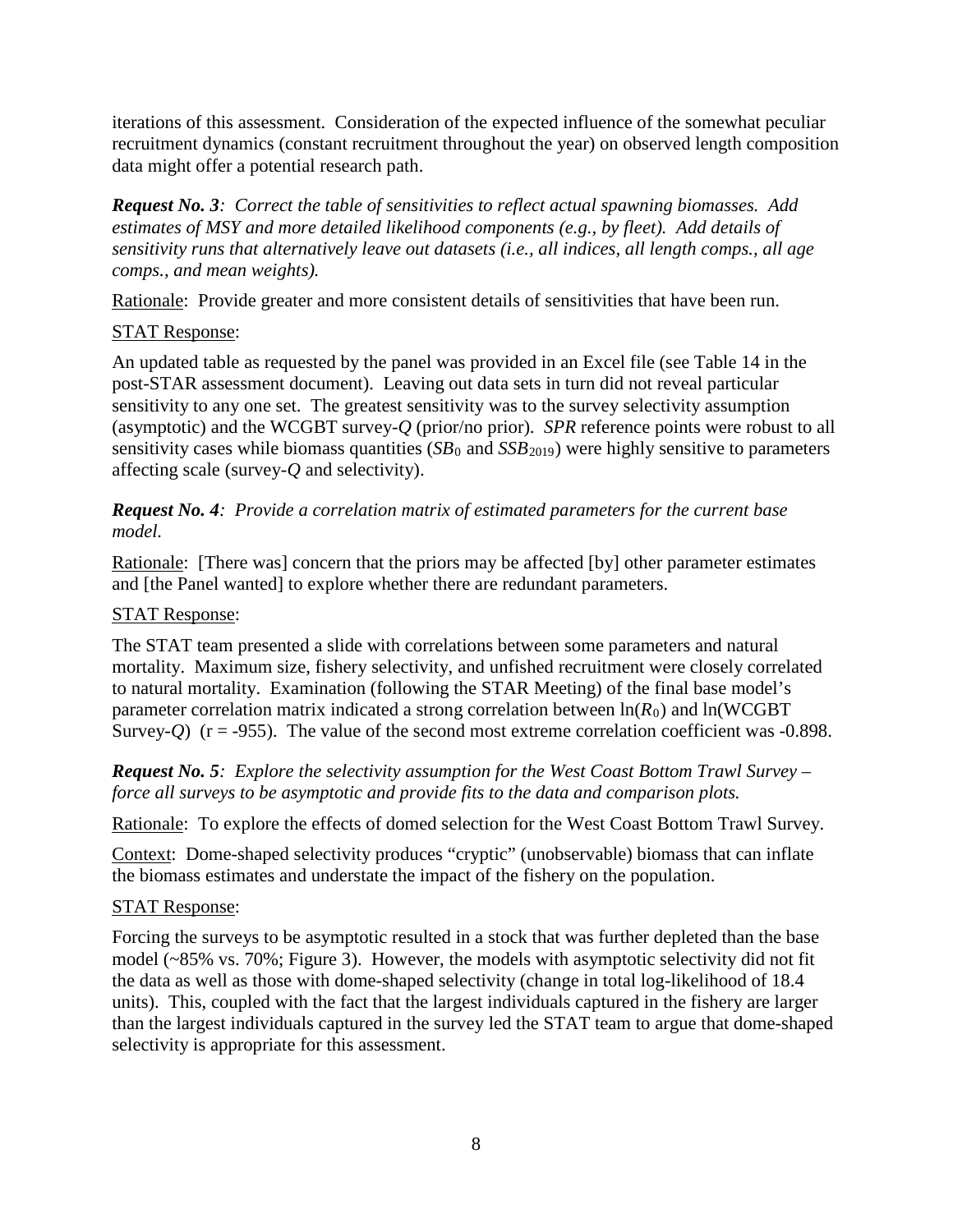

Figure 3. Comparison of models with asymptotic selection for only the WCGBTS survey or for all surveys with the base model (domed survey selection).

### *Request No. 6: Provide evidence of anomalously high abundance indices in the 2004 AFSC survey for flatfish species.*

Rationale: To confirm the [STAT's] assertion that flatfish species were similarly affected [in the 2004 survey].

### STAT Response:

The STAT provided a figure (not shown here) illustrating that the 2004 Triennial index values were unusually high (the highest observed in the Triennial series) for Dover sole, petrale sole, and English sole (both north and south).

*Request No. 7: Provide spatial residual plots for the VAST indices.*

Rationale: Diagnostic to confirm there were no strange [spatial] residual patterns and lack of fit.

## STAT Response:

The STAT provided a figure (not shown here) with spatial plots of annual Pearson residuals by knot (position) for the encounter probability and the magnitude of the positive catch rates. Visual inspection of the plots did not indicate any particular aberrations other than a possible tendency for strong negative residuals to occur off Southern California.

*Request No. 8: Provide a growth cessation model and include likelihood components to understand the source of informative data. Provide a growth cessation model that explores alternative growth patterns with differing degrees of transition. Provide a plot of mean observed length at age vs. fitted length at age for the growth cessation model with fully estimated parameters as in the current base model.*

Rationale: To better understand the sources of information that are leading to the estimated growth model.

Context: The base model for the big skate assessment used a "growth cessation model" as a simple approach for mimicking the pattern apparent of essentially linear growth in the plots of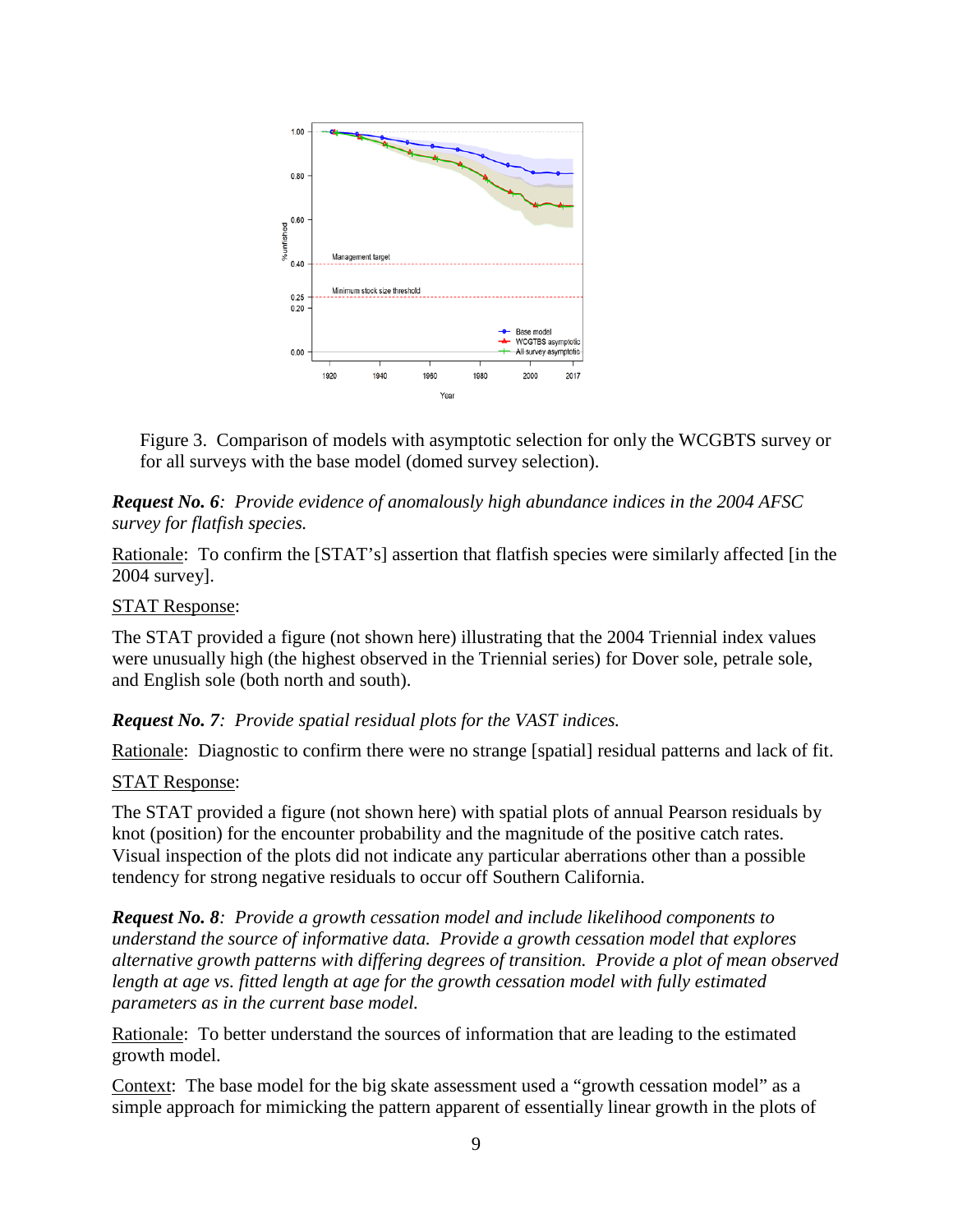length versus age. For the sake of consistency, it would be advantageous if both skate assessments employed the same approach to modeling growth. The growth cessation model, which is a recent addition to the options for modeling growth in the Stock Synthesis software, is described in Maunder et al. (2018).

#### STAT Response:

The STAT provided a tabular comparison with the base model of two different forms of the growth cessation model that differed in the rapidity of the transition from the increasing linear segment to the linear horizontal segment. The version with a rapid transition provided a marginally improved fit to the data (a decrease of 2.6 log-likelihood units).

The STAT also provided a graphical comparison (Figure 4) of the fits to the observations of mean length-at-age by two models. One was for the pre-STAR base model, which used iterative approaches for estimating data weights: the McAllister-Ianelli approach for the current fishery age-composition data and IPHC length-composition data, and the Francis approach for all other compositional data. The other growth curve was from a new version of the pre-STAR base model that used the Dirichlet multinomial formulation to estimate data weighting parameters. The STAT informed the Panel that this new model formulation resulted in a more reasonable estimates of natural mortality  $(M = 0.22$ , corresponding to a maximum age of 22 years, versus  $M = 0.13$  from the pre-STAR base model, corresponding to a maximum age of 40 years) and that the total log-likelihood profile over  $ln(R_0)$  was no longer dominated by the prior for survey-*Q*.



Figure 4. Plots of the observed mean lengths-at-age versus the model-predicted growth. The left panels shows the growth predicted by the pre-STAR base model; the right panel shows the predicted growth from a new version of the pre-STAR base model that used the Dirichlet multinomial for data weighting.

#### **The STAR Panel agreed that the revised base model seemed a promising candidate for the final base model.**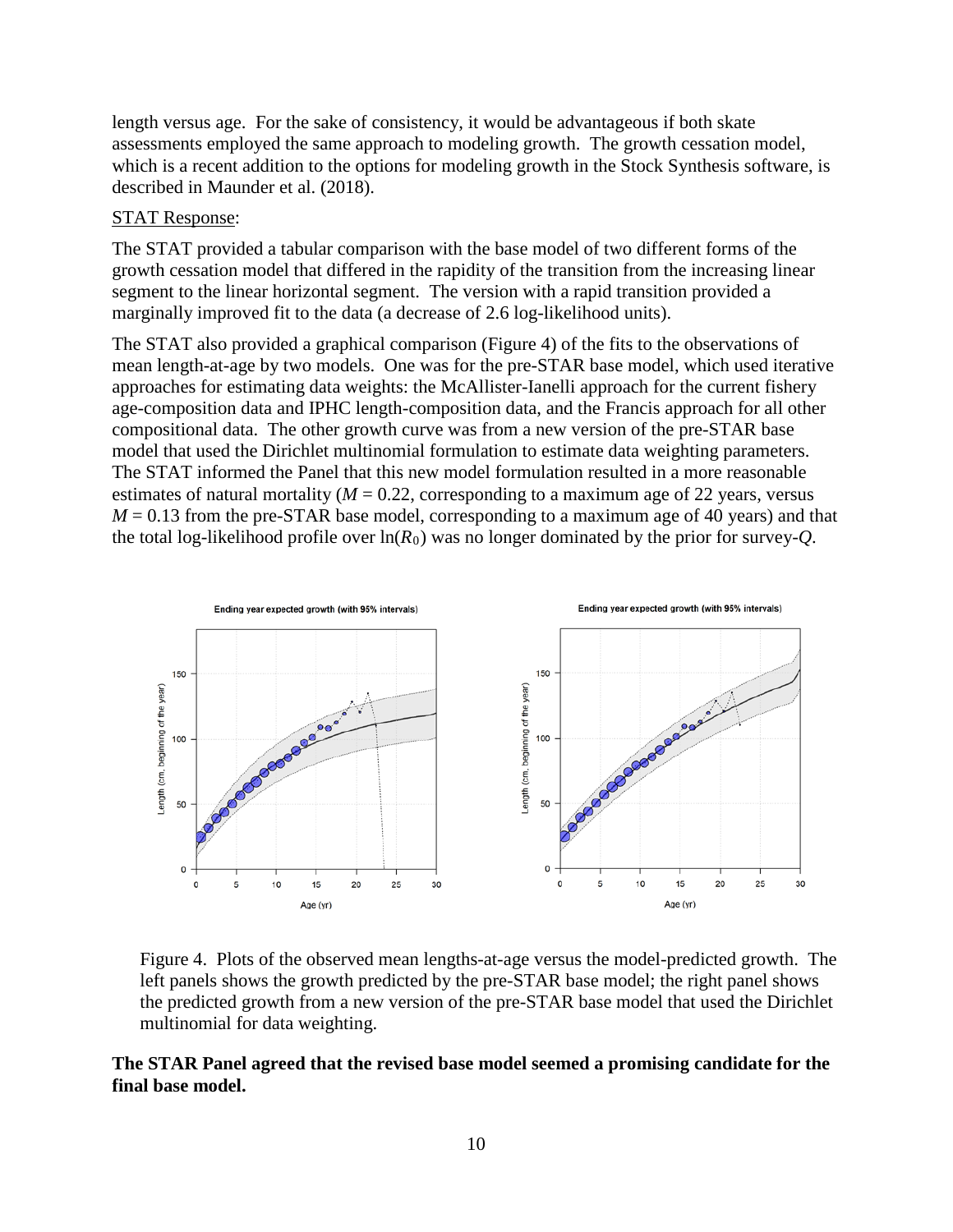#### *Request No. 9: Provide a model that has a finer time blocking of catch multipliers for historical discards.*

Rationale: To better understand how assumed catch history influences survey index trends.

#### STAT Response:

The STAT produced a tabular summary (Table 1) of likelihood components, key estimated parameters, and key derived quantities for the pre-STAR base model and two alternative models, one with estimated historical catch multipliers by decade and the other with the decadal catch multipliers plus one additional time-block that split the 1980s between 1984 and 1985.

Table 1. Comparison of the pre-STAR base model with two alternatives that estimated catch multipliers to the historical catches (pre-1995).

|                        | Base<br>model | Catch multiplier by<br>decade | Catch multiplier<br>additional block |
|------------------------|---------------|-------------------------------|--------------------------------------|
| TOTAL_like             | 114.976       | 114.911                       | 114.94                               |
| Survey_like            | $-55.9341$    | $-56.131$                     | $-56.0374$                           |
| Length_comp_like       | 201.395       | 201.414                       | 201.405                              |
| Age_comp_like          | 37.7117       | 37.6523                       | 37.6743                              |
| Parm_priors_like       | 0.51311       | 0.599081                      | 0.55704                              |
| NatM_p_1               | 0.133377      | 0.133186                      | 0.133312                             |
| L_at_Amin              | 16.4003       | 16.4104                       | 16.4071                              |
| L_at_Amax              | 118.814       | 118.888                       | 118.863                              |
| VonBert_K              | 0.0891087     | 0.088909                      | 0.088989                             |
| SD_young               | 3.58567       | 3.58707                       | 3.5872                               |
| SD_old                 | 9.52764       | 9.49868                       | 9.50856                              |
| $SR_LN(R0)$            | 9.22114       | 9.2208                        | 9.22109                              |
| SR_BH_steep            | 0.4           | 0.4                           | 0.4                                  |
| SR_sigmaR              | 0.3           | 0.3                           | 0.3                                  |
| LnQ_base_5_WCGBT(5)    | $-0.204211$   | $-0.198523$                   | $-0.20114$                           |
| Catch_Mult             |               | 0.998362                      | 0.998332                             |
| Catch_Mult             |               | 0.995497                      | 0.995413                             |
| Catch_Mult             |               | 0.990461                      | 0.990277                             |
| Catch_Mult             |               | 0.984708                      | 0.984412                             |
| Catch_Mult             |               | 0.977652                      | 0.977212                             |
| Catch_Mult             |               | 0.955169                      | 0.953966                             |
| Catch_Mult             |               | 0.776848                      | 0.942019                             |
| Catch_Mult             |               |                               | 0.85202                              |
| Catch_Mult             |               | 0.953831                      | 0.953708                             |
| Dead_Catch_MSY         | 2107.78       | 2111.27                       | 2109.18                              |
| Ret_Catch_MSY          | 1881.54       | 1885.4                        | 1883.19                              |
| SSB_Virgin_thousand_mt | 36.087        | 36.28                         | 36.175                               |
| SSB 2018 thousand mt   | 29.246        | 29.075                        | 29.143                               |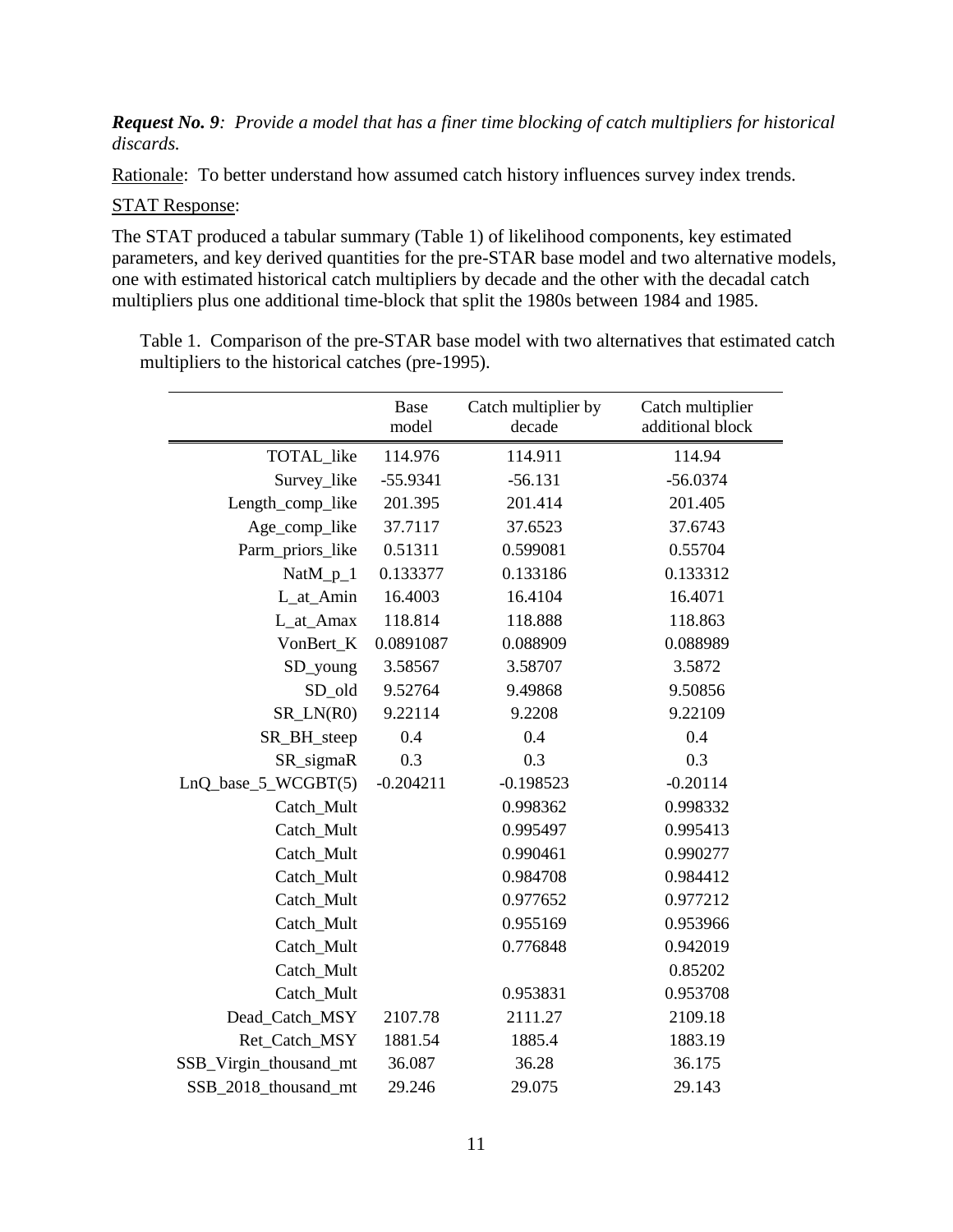| Bratio 2019 0.811673 |          | 0.802901 | 0.806997 |
|----------------------|----------|----------|----------|
| SPRratio 2018        | 0.192491 | 0.193812 | 0.193233 |

The addition of the multipliers on the historical catches had little effect on the model results. The change in log-likelihood was less than one unit, implying little information in the observed data to support a different series of historical catches. The STAT provided a figure (not shown here) indicating that the models with the catch multipliers had no visible effect on the model fits to the WCBTS index.

*Request No. 10: Provide a table of derived reference points (e.g., FMSY) across a range of fixed steepness values.*

Rationale: To better understand the influence of the steepness assumption on management reference points.

#### STAT Response:

Steepness, which is fixed to 0.4 in the assessment, was discussed quite a bit by the panel. This relatively low value is based on the notion that skates are low fecundity species that are vulnerable to overfishing. However, the available science supporting this idea is limited and there are very few (if any) time series of stock (*S*) and recruitment (*R*) estimates for skate species. However, a steepness value of 0.4 seems low. A steepness value of 0.2 means that there is a linear relationship between *S* and *R* going through (0,0), and, consequently, no level of fishing would be sustainable in the Stock Synthesis model because the stock-recruitment relationship is the only possible source of density dependence; there is no possibility of densitydependence in growth, maturity or natural mortality. The assumed value for steepness is very close to the limiting value of 0.2. The STAT provided results from a sensitivity analysis (Table 2).

| <b>Steepness</b>       | 0.3     | 0.4     | 0.5     | 0.6     | 0.7     | 0.8     | 0.9     | 1.0     |
|------------------------|---------|---------|---------|---------|---------|---------|---------|---------|
| SSB_unfished           | 38,832  | 36,087  | 35,098  | 34,685  | 34,499  | 34,414  | 34,378  | 34,367  |
| Totbio unfished        | 186,662 | 171,837 | 166,330 | 163,936 | 162,789 | 162,210 | 161,916 | 161,772 |
| SmryBio_unfished       | 185,379 | 170,678 | 165,222 | 162,853 | 161,720 | 161,150 | 160,861 | 160,722 |
| Recr_unfished          | 11,207  | 10,109  | 9,673   | 9,469   | 9,361   | 9,299   | 9,262   | 9,238   |
| SSB_Btgt               | 15,533  | 14,435  | 14,039  | 13,874  | 13,800  | 13,766  | 13,751  | 13,747  |
| SPR_Btgt               | 75%     | 63%     | 55%     | 50%     | 46%     | 44%     | 42%     | 40%     |
| Fstd_Btgt              | 0.016   | 0.026   | 0.033   | 0.038   | 0.042   | 0.046   | 0.048   | 0.051   |
| SSB MSY                | 16,959  | 13,956  | 12,048  | 10,501  | 9,058   | 7,557   | 5,765   | 3,506   |
| <b>SPR MSY</b>         | 0.76531 | 0.61671 | 0.50744 | 0.41896 | 0.34158 | 0.26838 | 0.19081 | 0.10200 |
| Fstd MSY               | 0.0145  | 0.0263  | 0.0373  | 0.0482  | 0.0600  | 0.0742  | 0.0946  | 0.1326  |
| Dead Catch MSY         | 1,299   | 2,108   | 2,787   | 3,414   | 4,030   | 4,675   | 5,418   | 6,548   |
| Ret Catch MSY          | 1,171   | 1,882   | 2,462   | 2,984   | 3,479   | 3,971   | 4,491   | 5,160   |
| B MSY/<br>SSB_unfished | 0.44    | 0.39    | 0.34    | 0.30    | 0.26    | 0.22    | 0.17    | 0.10    |

Table 2. Sensitivity of the base model to steepness.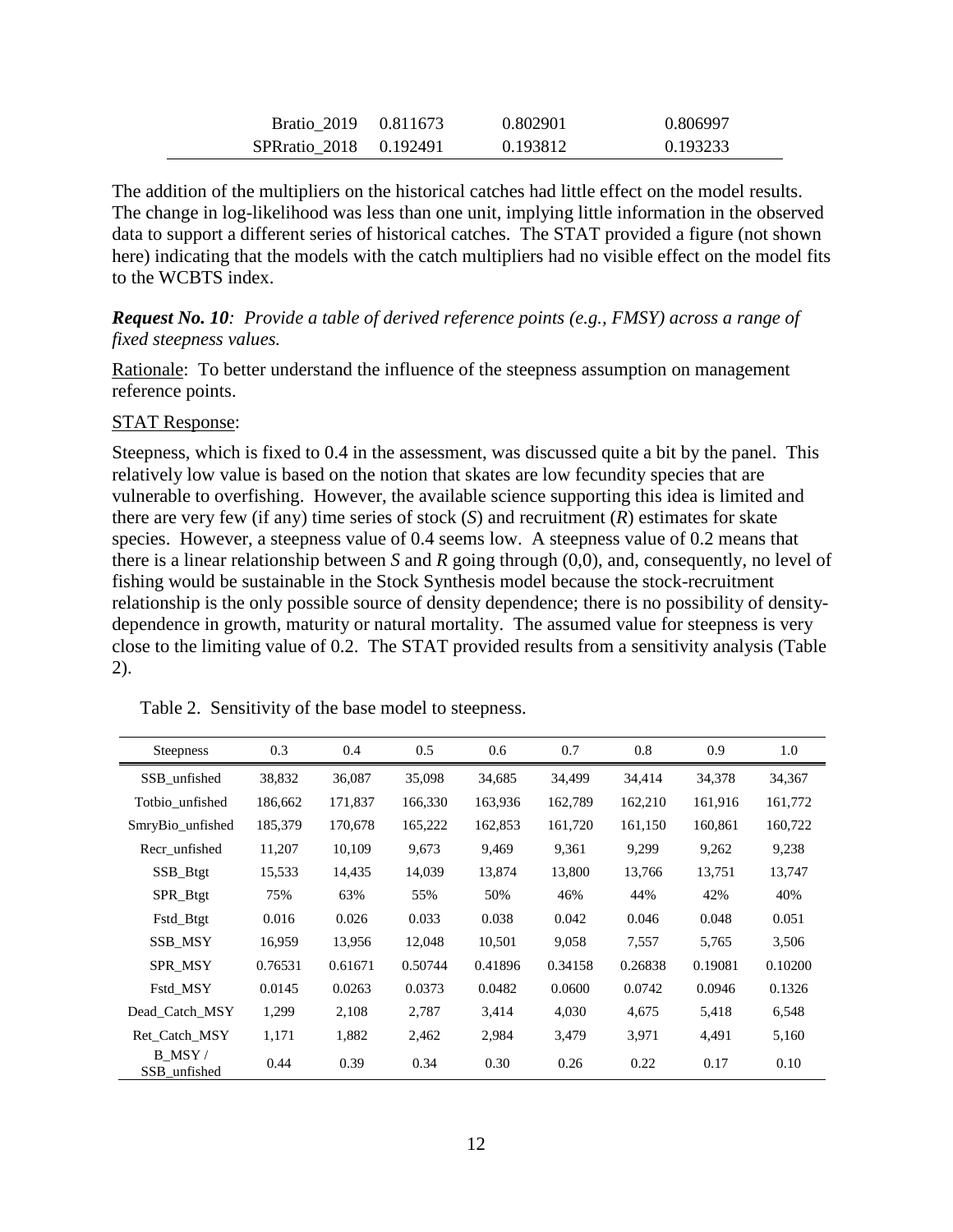From this table is clear that  $F_{\text{MSY}}$  ("Fstd\_MSY" in the table) increases almost 10-fold when steepness increases from 0.3 to 1.0. Also SPR\_MSY, B\_MSY/SSB\_unfished, Dead\_catch\_MSY and Ret\_Catch\_MSY are similarly very sensitive to the assumed steepness. Thus, as expected, steepness is a very important parameter for the OFL or ABC. In contrast, the estimated time series of biomass, recruitment and fishing pressure are rather insensitive to steepness.

Evidence from the Northeast Atlantic shows that most skate stocks can survive very heavy fishing pressure (probably several times the fishing pressure on longnose skate), but some skate stocks cannot. Now that fishing pressure in the Northeast Atlantic on a general scale is reduced, skate stocks have rebounded to some extent. Thus, this can be regarded as indirect evidence that the steepness of the S-R curve is not as low as  $0.4$  but rather in the range  $0.5 - 0.7$ . A proper and relevant meta-analysis of the situation in the Northeast Atlantic has not yet been conducted, however.

*Request No. 11: Provide the diagnostics, fits, and the likelihood profiles associated with the new model with Dirichlet weighting. For the likelihood profiles, do not allow the Dirichlet weights to change from the maximum likelihood values. Also, do not let the estimated SDs for the surveys to change from their maximum likelihood estimates.*

Rationale: To confirm the model with Dirichlet weights better estimates scale without relying as heavily on the survey-*Q* prior for the WCGBTS. There is a need to understand what is driving this counter-intuitive result. This may provide the basis for a new base model.

#### STAT Response:

The STAT provided a series of slides showing results from fitting a new potential base model, including fits to the indices, fits to the length compositional data, fits to the observations of discard rates and the mean weights of the discarded fish. The STAT and Panel also explored the set of r4ss output plots. There were no indications of gross discrepancies between the observed data and the model fits to those data. However, the STAR Panel was concerned that the new model was unable to mimic the gradual increasing trend in the WCGBTS biomass (Figure 5).



Figure 5. Fit of the new potential base model (with Dirichlet data weighting) to the WCGBT Survey index.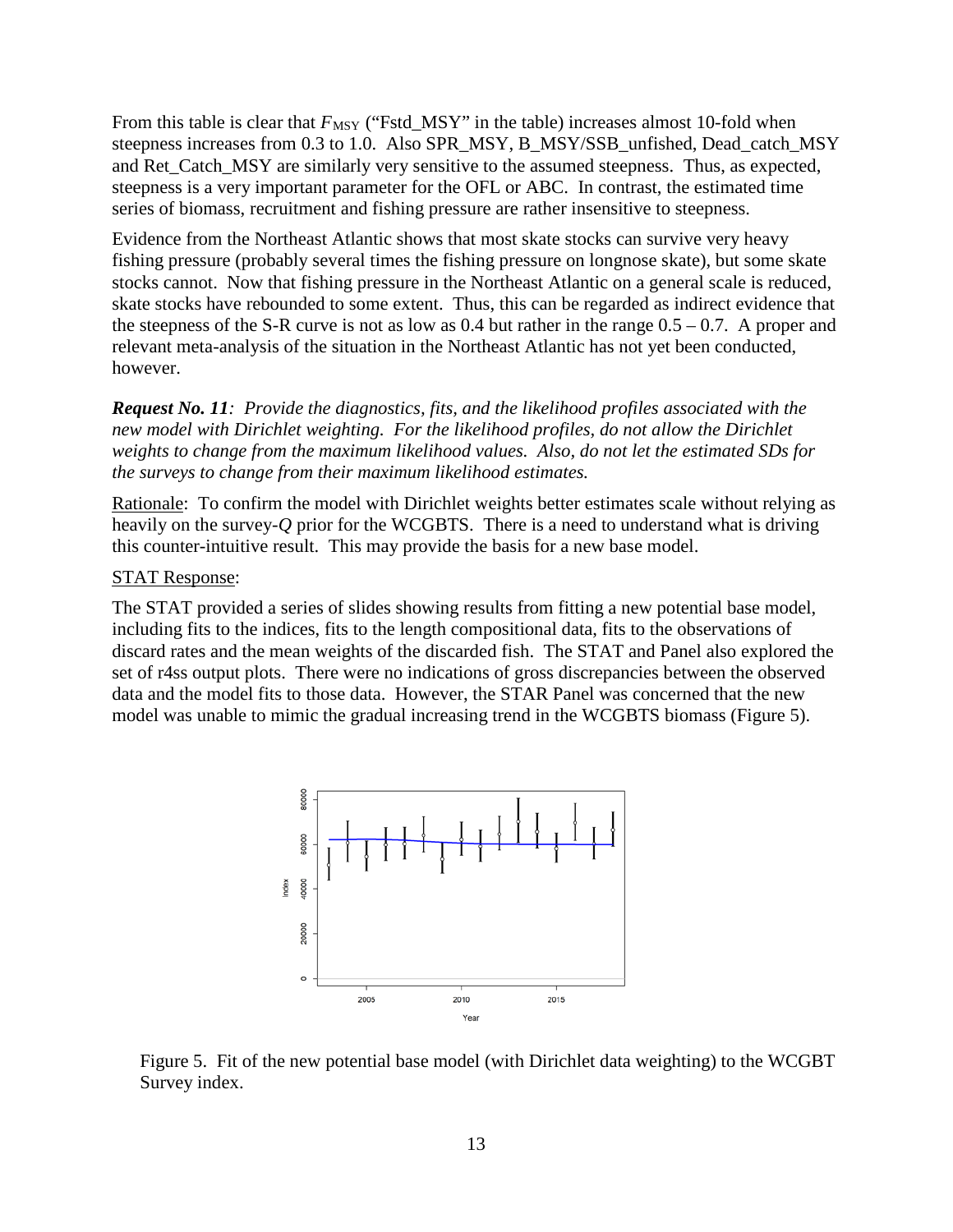#### **Nonetheless, the STAT and STAR Panel agreed that the new model was a good candidate for the final base model for the assessment**.

Additional evidence in support of the new candidate base model were (a) a limited set of jitter runs (25 runs) that found no better fitting model when starting from different values for the estimated parameters, (b) a 5-year retrospective analysis that showed no strong retrospective pattern, (c) a likelihood profile over *M* that showed strong support in the data for a value of *M* near 0.2-y , (d) a likelihood profile over *h* that showed some support in the data for a value of *h* near 0.4, and (e) a likelihood profile over  $ln(R_0)$  that showed modest support for a value of  $ln(R_0)$ near 9.5.

The STAT presented a tabular comparison of results for the pre-STAR base model and the new potential base model (Table 3) that indicated quite large changes in one's perception of the stock.

| Label                          | Old            | New              |
|--------------------------------|----------------|------------------|
| TOTAL_like                     | 115            | 1,583            |
| Survey_like                    | $-56$          | $-54$            |
| Length_comp_like               | 201            | 1,230            |
| Age_comp_like                  | 38             | 463              |
| Parm_priors_like               | 0.513          | 5.860            |
| NatM_p_1_Fem_GP_1              | 0.133          | 0.218            |
| L_at_Amin_Fem_GP_1             | 16             | 21               |
| L_at_Amax_Fem_GP_1             | 119            | 146              |
| VonBert <sub>_K_Fem_GP_1</sub> | 0.089          | 0.039            |
| SD_young_Fem_GP_1              | 3.586          | 4.185            |
| SD_old_Fem_GP_1                | 9.528          | 7.559            |
| $SR_LN(R0)$                    | 9.221          | 9.469            |
| SR_BH_steep                    | 0.4            | 0.4              |
| SR_sigmaR                      | 0.3            | 0.3              |
| SR_regime                      | 0.000          | 0.000            |
| SR_autocorr                    | $\overline{0}$ | $\overline{0}$   |
| LnQ_base_5_WCGBT(5)            | $\theta$       | $\boldsymbol{0}$ |
| Dead_Catch_MSY                 | 2,108          | 1,030            |
| Ret_Catch_MSY                  | 1,882          | 939              |
| SSB_Virgin_thousand_mt         | 18.04          | 6.13             |
| SSB_2018_thousand_mt           | 14.62          | 3.44             |
| Bratio 2019                    | 81%            | 57%              |
| SPRratio_2018                  | 19%            | 48%              |

Table 3. Comparison of the pre-STAR model (labelled "Old") and the new potential base model ("New"). The two models differed only in the type of data weighting they used.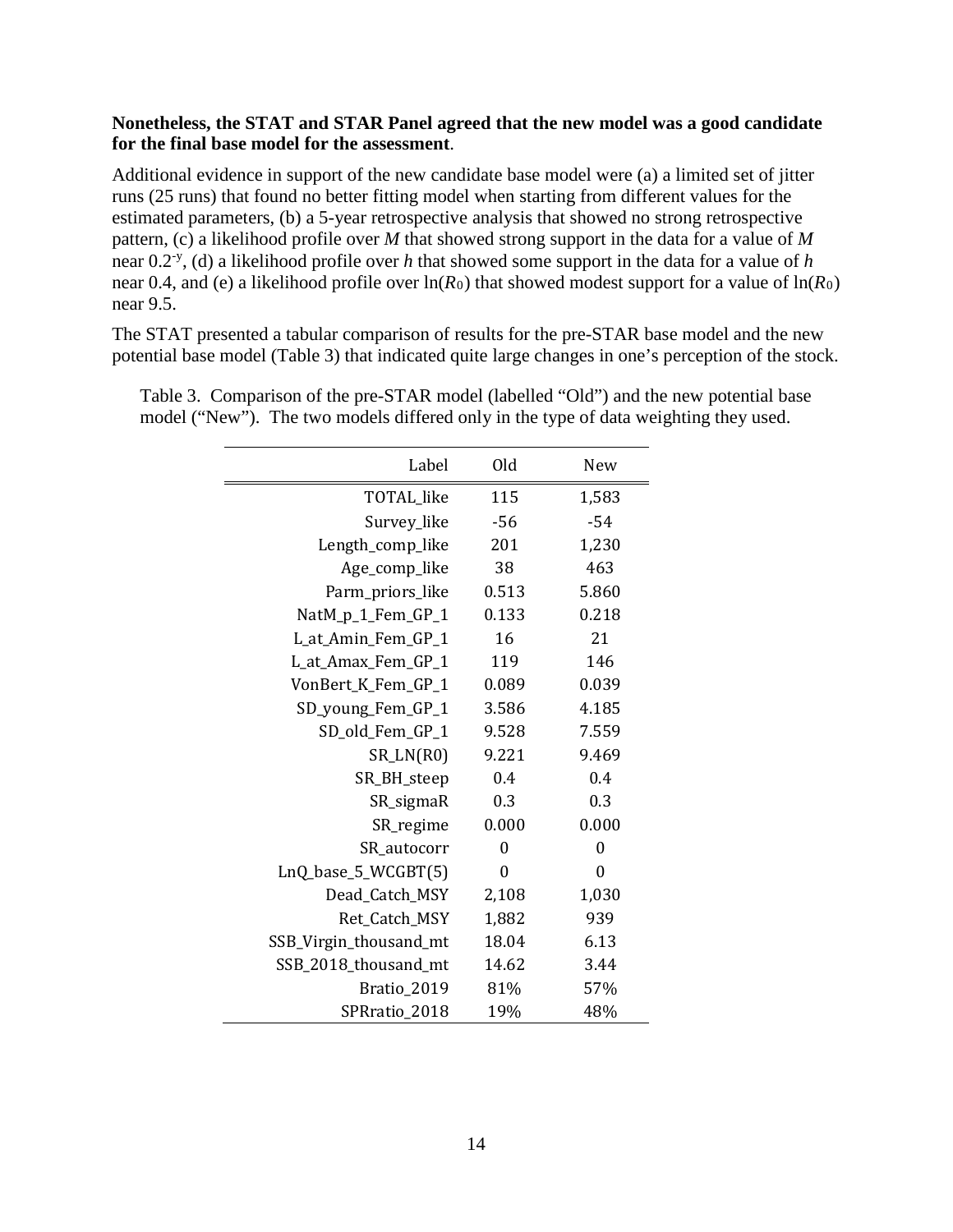### *Request No. 12: Repeat the run #11 with no survey q prior and a run with the mean of the survey q prior of 2.0.*

Rationale: To ensure the model is capable of estimating [stock biomass] scale.

#### STAT Response:

The STAT produced a set of slides comparing results of the three runs. A graph of the distribution for the maximum likelihood estimate of ln(survey-*Q*) (Figure 6) indicated that there was information in the new potential base model (run #11) regarding the WCGBT survey-*Q* and therefore the stock's biomass scale. The WCGBT survey-*Q* was estimated to be 3.3 for the run with no prior. The two alternative runs predicted steeper declines in spawning biomass and were less consistent with the slightly increasing trend in the WCGBTS index than the new potential base model.



Figure 6. Maximum likelihood estimate for the ln(WCGBT Survey-*Q*) parameter compared with the prior for the distribution that informed the estimate. The lognormal prior had a logscale mean value of 0.693 (median value of 2.0 for survey-*Q*).

*Request No. 13: Rerun the Dirichlet model (run #11) with the IPHC survey removed and with no added variance on the West Coast Bottom Trawl Survey.*

Rationale: To understand the influence of the IPHC survey, which has a conflicting trend compared to the West Coast Bottom Trawl Survey.

#### STAT Response:

Removing the IPHC data had almost no effect on the model fits.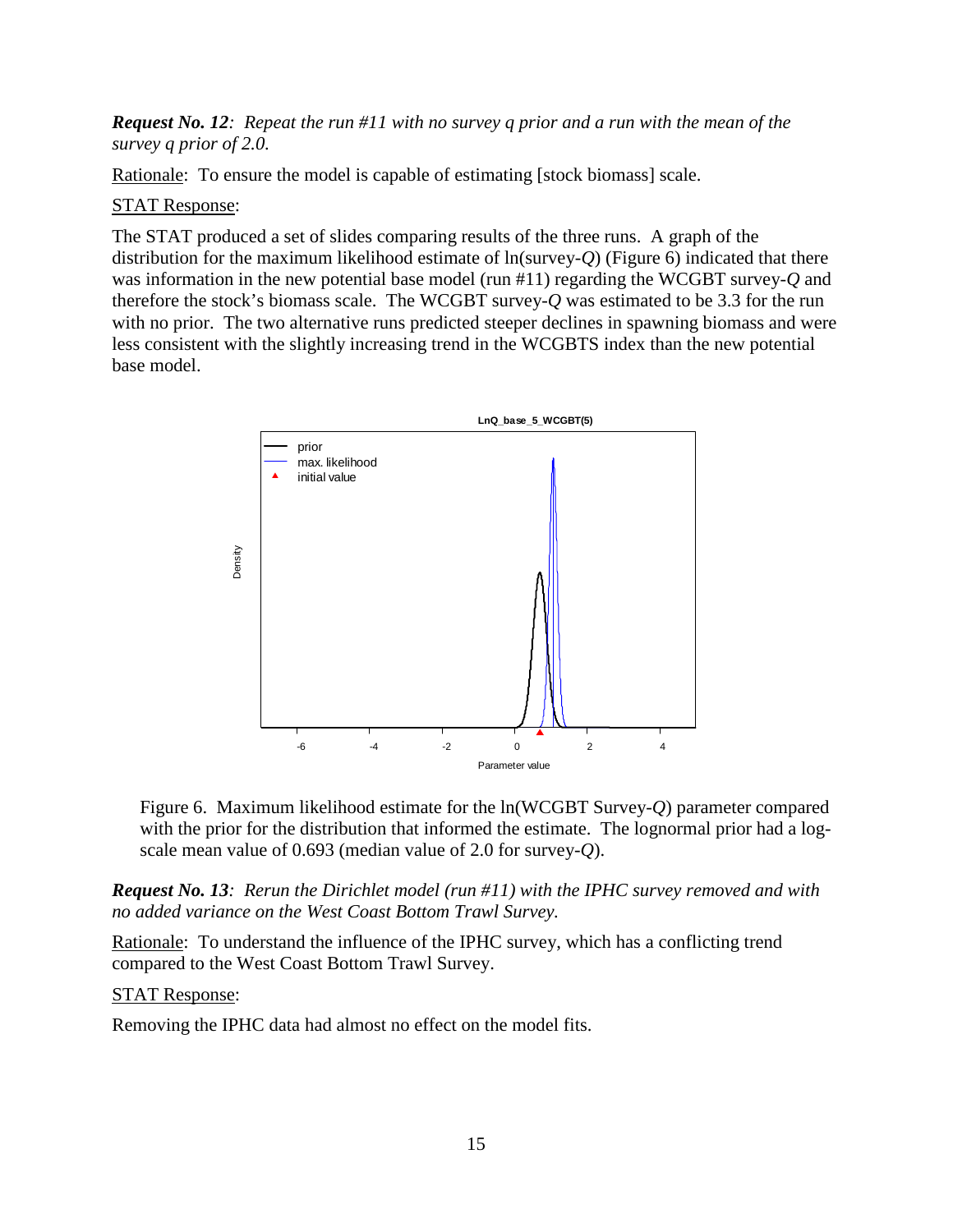*Request No. 14: Rerun the Dirichlet model (run #11) with the application of finer time blocking and the catch multipliers in historical discards (run #9).*

Rationale: To understand the influence of historical removals on survey index trends.

#### STAT Response:

The STAT presented results comparing the new potential base model (run  $#11$ ) with three alternative runs that explored different patterns of estimated catch multipliers for the historical catches. One had estimated catch multipliers for each decade prior to 1990. A second run blocked the historical catches into two periods (changing at 1950). The third run allowed catch multipliers in the modern era (1995 to 2008). The depletion trajectory was sensitive to changes in the historical catches but not to the change in catches during the modern era (Figure 7)



Figure 7. Comparison of depletion trajectories from the new potential base model (labelled "Diri" and alternative versions that estimated catch-multipliers using different time-blocking patterns.

None of the alternative runs provided appreciable improvements in the total log-likelihood or in the fits to the WCGBTS index.

*Request No. 15: Provide runs that remove the composition data (lambdas = 0) to force the model to be an age-structured production model, specified as follows:*

*a) Use model run #11 (Dirichlet weighting), fix the selectivities, retention, and growth (the only estimated parameters will be ln(R0) and log q for the West Coast Bottom Trawl Survey;*

*b) Add the finer time blocking to run#15a;*

*c) Model run #15b with the IPHC survey removed;*

- *d) Provide the steepness likelihood profile for run #15c;*
- *e) Model run #15c with estimated recruitment deviations.*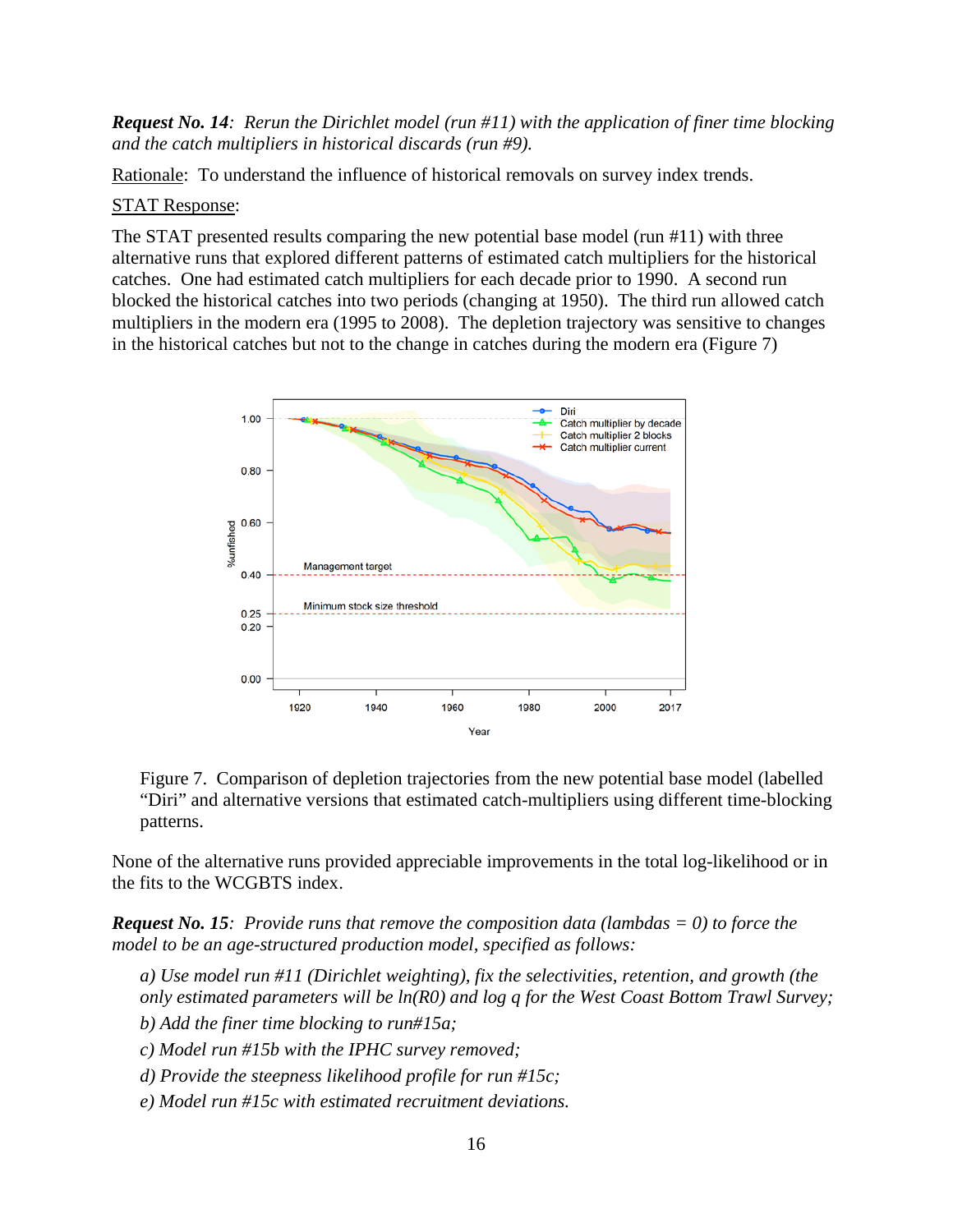Rationale: To force the model to better fit the indices and to understand the influence of [the] assumed catch history.

Context: The STAR panelists were concerned by the apparent inability of the base model (and all the variants considered) to fit the increasing trend evident in the WCGBTS index.

### STAT Response:

The STAT did not have sufficient time to complete this task during the STAR meeting.

**After considering the results from Requests 11-14, the STAT and STAR Panelists agreed that the model as configured for run #11should be the final base model.** This model was configured the same as the pre-STAR base model but used the Dirichlet multinomial approach for weighting the compositional data.

The STAT and STAR Panel agreed that uncertainty in the decision table should be bracketed using the WCGBT ln(survey-*Q*) as the major access of uncertainty (illustrated in Table 4).

|                        | Low state | Base      | High state |
|------------------------|-----------|-----------|------------|
| LnQ_WCGBT              | 0.72      | 0.45      | 0.18       |
| Catchability (q)       | 2.06      | 1.50      | 1.19       |
| SSB_Virgin_thousand_mt | 10.81     | 12.25     | 14.40      |
| SSB 2018 thousand mt   | 5.05      | 6.89      | 9.33       |
| Bratio_2019            | 0.47      | 0.57      | 0.65       |
| SSB_unfished           | 10,809    | 12,252    | 14,400     |
| Totbio_unfished        | 64,008    | 75,400    | 91,086     |
| SmryBio_unfished       | 62,305    | 73,298    | 88,471     |
| SSB_Btgt               | 4,324     | 4,901     | 5,760      |
| <b>SSB_MSY</b>         | 4095.14   | 4631.63   | 5434.96    |
| SPR_MSY                | 0.611793  | 0.611261  | 0.610892   |
| Fstd_MSY               | 0.0277629 | 0.0278747 | 0.0279785  |
| Dead Catch MSY         | 869.609   | 1029.77   | 1249.38    |
| Ret Catch MSY          | 796.899   | 939.249   | 1135.08    |

Table 4. The three states of nature proposed for the decision table.

Note: The low and high states of nature in the table above use values for survey-*Q* based on the 12.5<sup>th</sup> and 87.5<sup>th</sup> percentiles from the prior distribution. For the low state of nature in the final decision table the survey-Q value was changed to 2.16 to match the estimated  $12.5<sup>th</sup>$  percentile for the base model's estimate of the 2019 spawning biomass.

*Request No. 16: Catch streams for the decision table should be as follows:*

- *a) Assume the 2017-2018 average total catch for 2019 and 2020 catches*
- *b) Low catch stream: 1,000 mt/year*
- *c) The default harvest control rule: 2,000 mt/year*
- *d) High catch stream: ACL = ABC (P\* = 0.45)*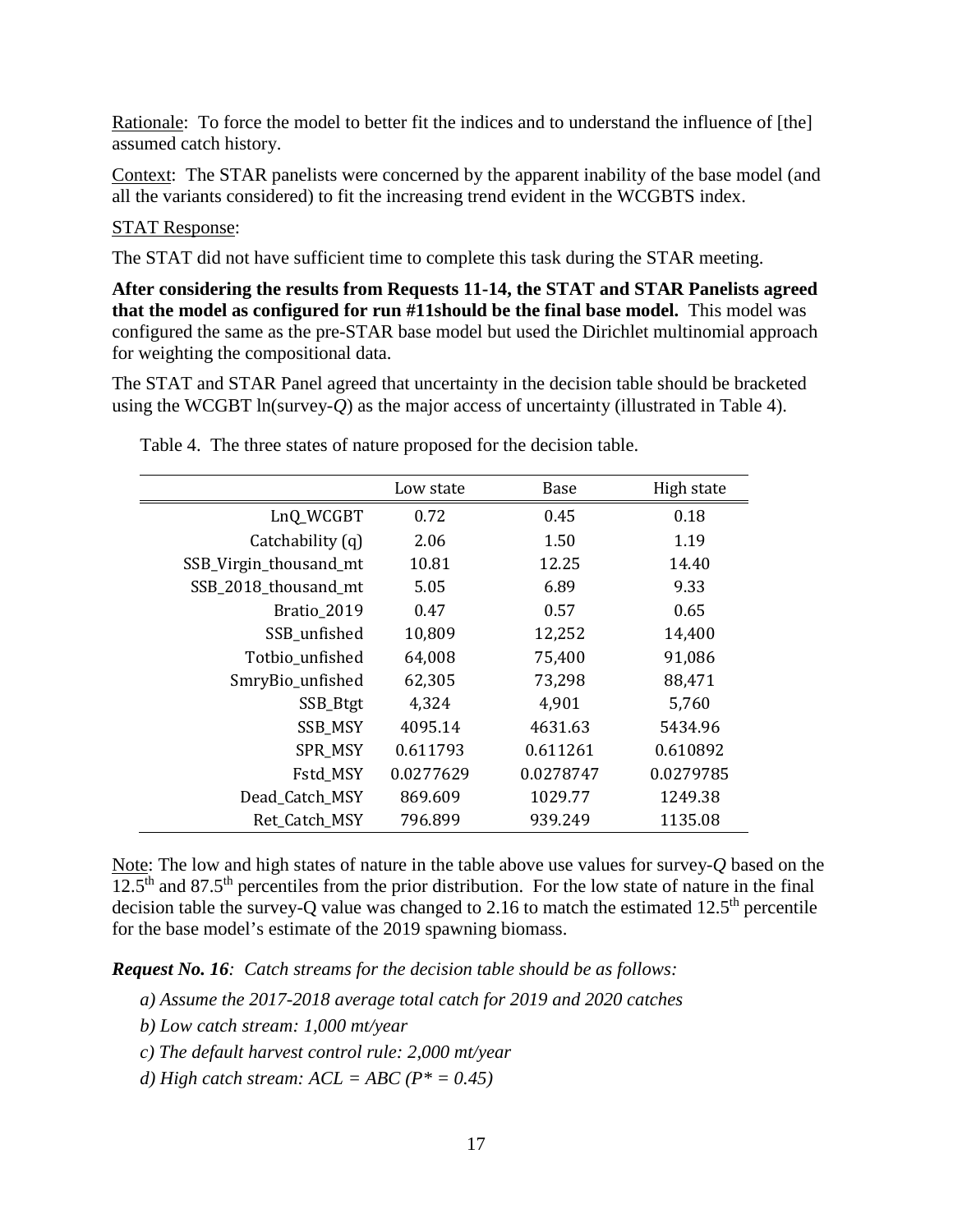*e) Use the category 2 sigma schedule recommended by the SSC (see [Table 3 of the March](https://www.pcouncil.org/wp-content/uploads/2019/03/G3a_Supp_SSC_Rpt1_Sigma_MAR2019BB.pdf)  [SSC Report\)](https://www.pcouncil.org/wp-content/uploads/2019/03/G3a_Supp_SSC_Rpt1_Sigma_MAR2019BB.pdf).*

Rationale: To define the removal assumptions in the decision table.

### STAT Response:

In the final assessment document the STAT used the catch streams specified in this request.

## **Description of the Base Model and Alternative Models used to Bracket Uncertainty**

### *The base model*

The final base model for longnose skate was structured as having one area, one season, and one sex, and covered the period 1916-2018, with catches beginning in 1916 from an unfished, equilibrium age-distribution. The model has no recruitment deviations, meaning annual recruitment values were drawn from the underlying Beverton and Holt recruitment-spawning biomass function, for which steepness (*h*) was fixed at 0.4. Natural mortality (*M*) was estimated using a log-normal prior with a median value of  $0.2077<sup>-y</sup>$  (on the arithmetic scale), corresponding to a maximum age of 26 years. The model used an internal structure for ages that ranged from zero to an accumulator age of 23 y and an internal structure for lengths that ranged from 5 to 165 cm in 5-cm increments. Parameters defining length-at-age and its variability were fully estimated.

Fishery removals were modeled using four fishing fleets to account for (1) dead discards of skates during a historical period (1916-1994), (2) landed catches during the historical period, (3) landed catches and dead discards during the modern era (1995-2018), and (4) Tribal catches (full retention assumed) during the modern era. The discarding process was modeled using a length-based retention function that included an estimated parameter for the horizontal asymptote that could vary annually during the period 1995 to 2016 and during a time-block for 2017-2018. Fishing fleet selection and retention curves were estimated for fishing during the modern era and applied as the selection and retention curves for fishing during the historical period. The model assumed a time-invariant 50% discard mortality fraction.

The final base model was informed by survey biomass indices from (1) the AFSC Triennial shelf bottom trawl survey (every third year during 1980-2004), (2) the AFSC slope bottom trawl survey (1997-2001, excluding 1998), (3) the NWFSC slope bottom trawl survey (1999-2002), (4) the NWFSC's WCGBT shelf-slope survey (2003-2018), and (5) the IPHC longline survey (1999 and 2001-2018). Length-compositional data to inform length-selection curves for the surveys were available for the AFSC Triennial survey (2001 and 2004), the AFSC slope survey (1997, 1999-2002), and the WCGBT survey (2003-2018). The selection curve for the NWFSC slope survey was mirrored from the AFSC slope survey. The selection curves for all the surveys used the double-normal form with estimated parameters for the *Peak, Ascending slope*, and *Descending slope*. The survey selection curves had domed shapes except for the curves for the IPHC longline survey and AFSC Triennial surveys, which were essentially asymptotic.

Length compositional data to inform length-based selection and retention curves for all fishery removals were available from the current commercial fishing fleet's landings (1995-2018) and discards (2006-2017). The length-compositions for 1995-2003 were based on samples from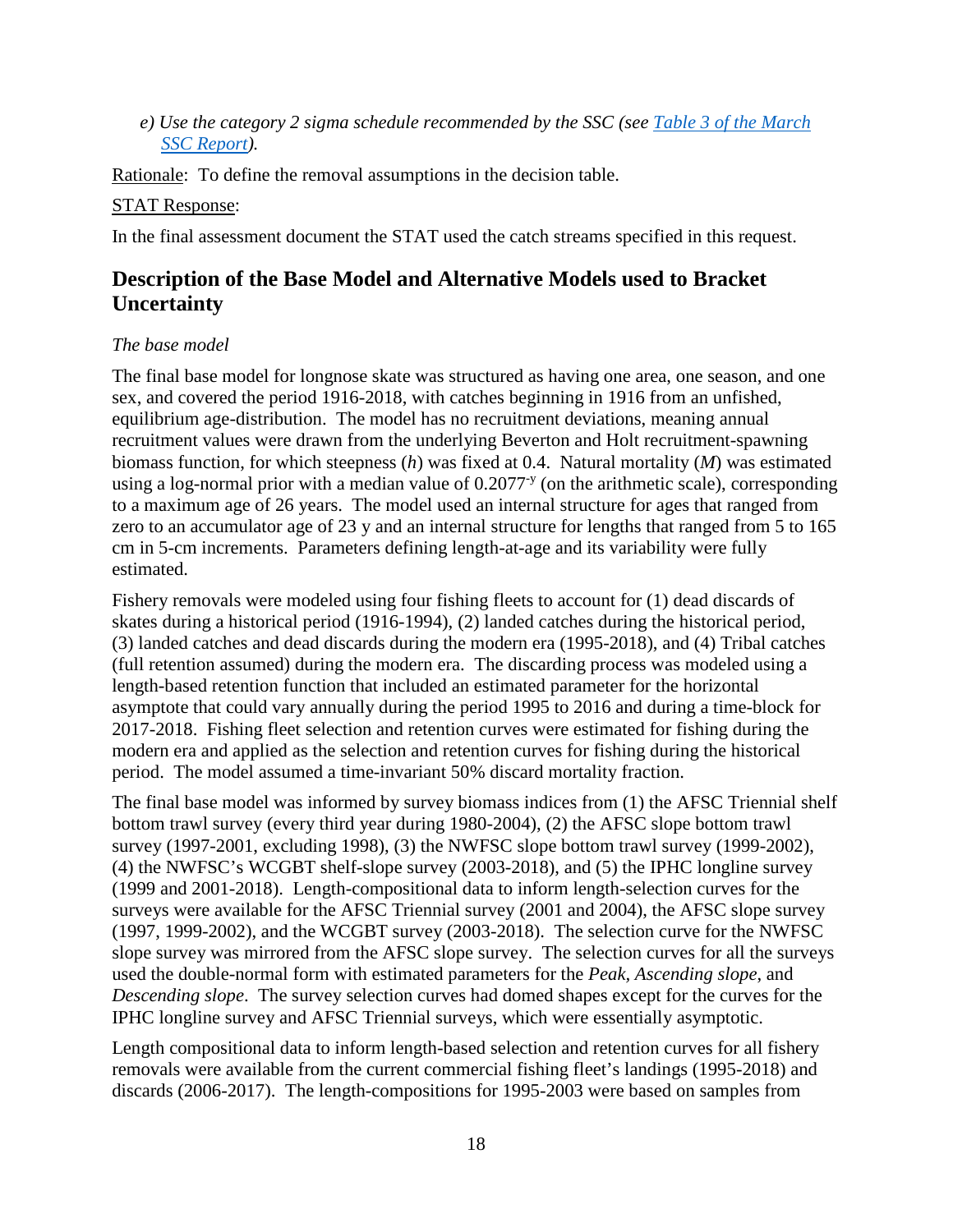Oregon, which was the only state taking species compositions of skates prior to 2004, when Washington began. Length-composition data from California landings did not begin until 2009. The selection curves for all fishing fleets used the double-normal form and an assumed asymptotic shape.

Data to inform the discard processes took the form of annual observations of length-composition from fishery discards (2006-2017, WCGOP), mean body weights (2002-2017, WCGOP), observations of annual discard fractions (2009-2017), and estimates of annual discard fractions (1995-2008). The estimated discard fractions were derived from annual estimates of total catches and landings of longnose skate, with the predicted catches based on a linear regression model relating annual total mortality of longnose skate with annual total mortality of Dover sole (WCGOP estimates for 2009-2017).

Conditional age-at-length compositional data to inform growth (primarily) were available mostly from the WCGBTS (2003, 2011, and 2012, a total of 910 fish). Such data were available from the commercial fishing fleet's landings during 2004 (140 fish).

In the final base model the weights for the length- and conditional age-at-length compositional data were estimated using the Dirichlet multinomial approach and the model had estimated extra\_SD parameters for the Triennial shelf survey and the IPHC longline survey indices.

Following the STAR meeting the STAT conducted additional jitter runs to confirm convergence of the final base model. The STAT did not find a better fitting model than the one reviewed on the final day of the STAR.

## *Bracketing uncertainty*

The STAR and STAT agreed that the decision table should use the WGCBT survey-*Q* parameter as the major access of uncertainty, with the corresponding survey-*Q* values for the low and high states of nature taken from the 12.5<sup>th</sup> and 87.5<sup>th</sup> percentiles of the prior distribution for survey-*Q*. After the STAR Panel meeting the STAT determined that the survey-Q value for the low state of nature (2.06) resulted in an estimate for 2019 spawning biomass (*SB*<sub>2019</sub>) that was less extreme than the value consistent with the  $12.5<sup>th</sup>$  percentile implied by the base model's estimate of *SB*<sub>2019</sub>. Consequently, for the decision table in the assessment document revised after the STAR meeting, for the low state of nature the STAT used the more extreme value for the survey-Q value (2.16).

#### *Recommended sigma value and the basis for the recommendation*

The sigma value (the ln-scale coefficient of variation for *SB*<sub>2019</sub>, measuring scientific uncertainty) from the final base model was 0.2683, which is less than the default sigma value recommended by the Council's Scientific and Statistical Committee for category 1 stocks (0.5) or category 2 stocks (1.0). The STAR Panel recommends using the default sigma value for catch projections for longnose skate.

#### *Recommended assessment category*

Given that the final base model for longnose skate does not include sufficient compositional data to reliably estimate recruitment deviations, the STAR Panel recommends assigning the longnose skate assessment to category 2 (sub-category d: *Full age-structured assessment, but results are substantially more uncertain than assessments used in the calculation of the P\* buffer*).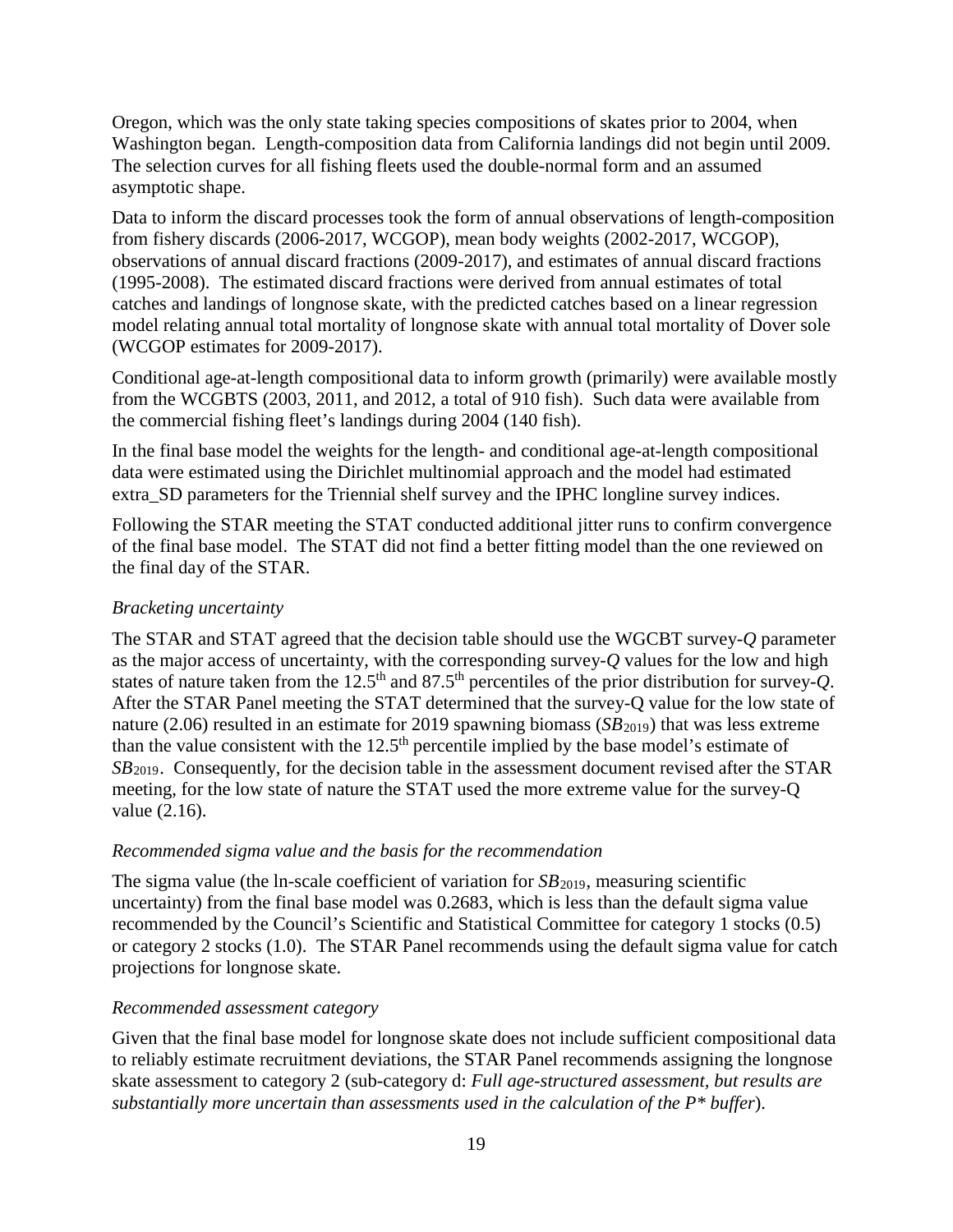#### *Recommendation on the next assessment for this stock*

The STAR Panel recommends that the next assessment for longnose skate could be an update assessment, given the caveat that future fishing removals remain well below the OFL. The status of this stock appears to be well above the management target, skates are not high-value targets, and it seems unlikely that the status of this stock will change markedly in the next decade. Further, it seems unlikely that a category 1 assessment for longnose skate could be developed until several years of additional age-compositional data have accumulated.

## **Technical Merits of the Assessment**

- The assessment used SS3 as the modelling framework, which allowed the STAT to include a variety of disparate data in a single analysis. Parameters were estimated via maximum likelihood to appropriately weight the data components and priors were applied to incorporate external information on natural mortality and the WCGBT survey-*Q*. Uncertainty in the estimates was characterized by the asymptotic variances of the parameter estimates. SS3 is a well-established and tested approach and appropriate for the assessment.
- The draft assessment document for longnose skate was well constructed and thorough in its description of the draft base model brought to the STAR and the underlying data that informed the assessment.
- The STAT's approach for estimating historical catches of longnose skate using total mortality estimates for Dover sole was innovative and an improvement over the approach used for the 2007 assessment.
- The STAT used the relatively new feature in Stock Synthesis of catch-multipliers as a mechanism for exploring uncertainty associated with the historical catches. The STAR Panel views this as an important technical improvement over the usual approach of doubling or halving the historical catch series. That said, however, uncertainty in the catch history did not appear to be incorporated into the final base model's estimates of uncertainty.
- The STAT was very responsive to the STAR Panel's requests and the STAT demonstrated considerable skill revising the draft base model in response to Panel requests, producing presentations to illustrate the relevant results, and working with the Panel to develop an acceptable base model that addressed the major concerns raised during the review.
- The final base model incorporates several sources of uncertainty that typically are very challenging to include: uncertainty in natural mortality (*M*) and uncertainty in survey-*Q*.
- For the final base model the log-likelihood profile over *M* suggests that this elusive parameter was robustly estimated, despite the paucity of age-compositional data.
- The STAT presented a systematic series of sensitivity analysis runs that considered the principal sources of uncertainty. The analyses considered the influence of data components (indices, length compositions and conditional age) and model specifications (*M*, growth, data weighting and recruitment assumptions) in the principal stock metrics. The results of these sensitivities were plotted to show where the estimates lie in the range of uncertainty as derived from the reference base model. This provided a very clear indication of the main issues resulting in uncertainty.
- The retrospective runs, which sequentially removed data from the assessment model, did not reveal any major problems. However, the analysis illustrated the dependence of the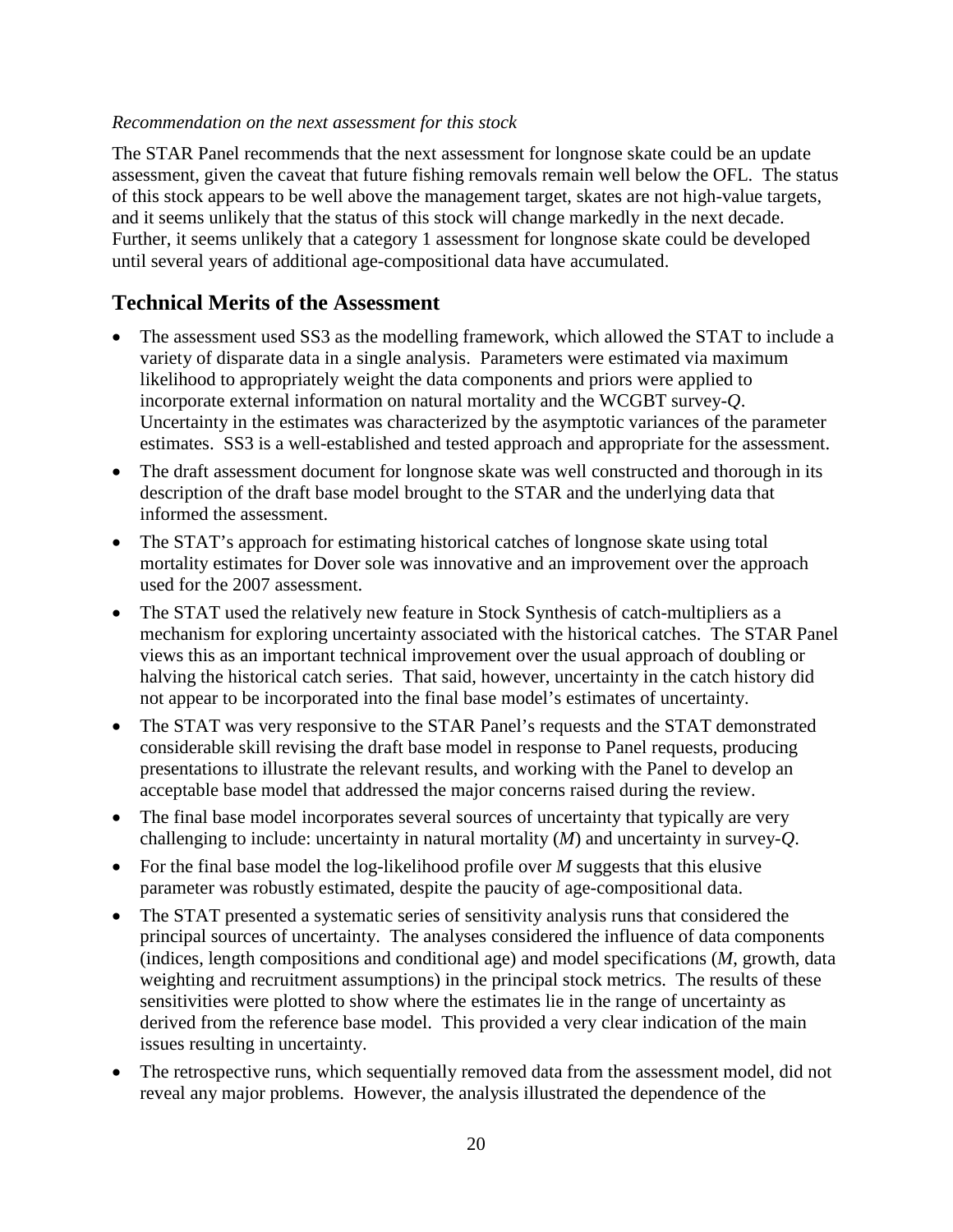assessment on the catch data that were assumed to be known without error. Jitter analyses suggested that the model had converged on the lowest negative log-likelihood.

# **Technical Deficiencies of the Assessment**

- Overall, there were no serious technical deficiencies with this new assessment for longnose skate, which made good use of the available data and available modeling approaches. That said, some STAR Panelists were concerned by the model's poor fit to the WCGBTS index, which suggested an increasing trend in biomass. The STAT was unsuccessful at finding a model configuration that matched the increasing trend.
- Given the great uncertainty surrounding historical catches of longnose skate, it seems overly cumbersome to start the model from an unfished state in the far-distant past.
- The log-likelihood profile over steepness (*h*) indicated weak support for the 0.4 value assumed by the STAT.
- The log-likelihood profile over  $ln(R_0)$  indicated there is scant data to inform the model on the overall scale of biomass.
- The final base model was surprisingly sensitive to the choice of data weighting. The STAT's decision to use the Dirichlet multinomial approach (with support from the STAR Panel) was mostly driven by the poor results from data weighting in the pre-STAR base model, which used a combination of the McAllister & Ianelli approach (for the current fishery agecomposition data and the IPHC length-composition data) and the Francis method (for all other compositional data).
- The lack of any recruitment signal in the length compositions and limited age data (confined to a few recent years) meant that it was not possible to estimate recruitment deviations around the stock-recruitment function. The assessment therefore used deterministic values derived from the Beverton Holt curve and most recruitment is simulated to be near the plateau of this curve. This means that the estimated population trajectory is largely driven by a stable age structure conditioned on a constant value of *M*, time-invariant selectivity, and an assumption about steepness.
- As the estimated fishing mortality rate is negligible (compared to *M*), much of the stock dynamics are driven by factors external to the fishery. Whatever the true level of *M*, it is likely to vary over time; because *M* cannot be reliably included in the model dynamically (as there are no supporting data) the interpretation of hindcast stock trends is extremely difficult.

# **Areas of Disagreement Regarding STAR Panel Recommendations**

*Among STAR Panel members (including GAP, GMT, and PFMC representatives):*

None.

*Between the STAR Panel and the STAT Team:*  None.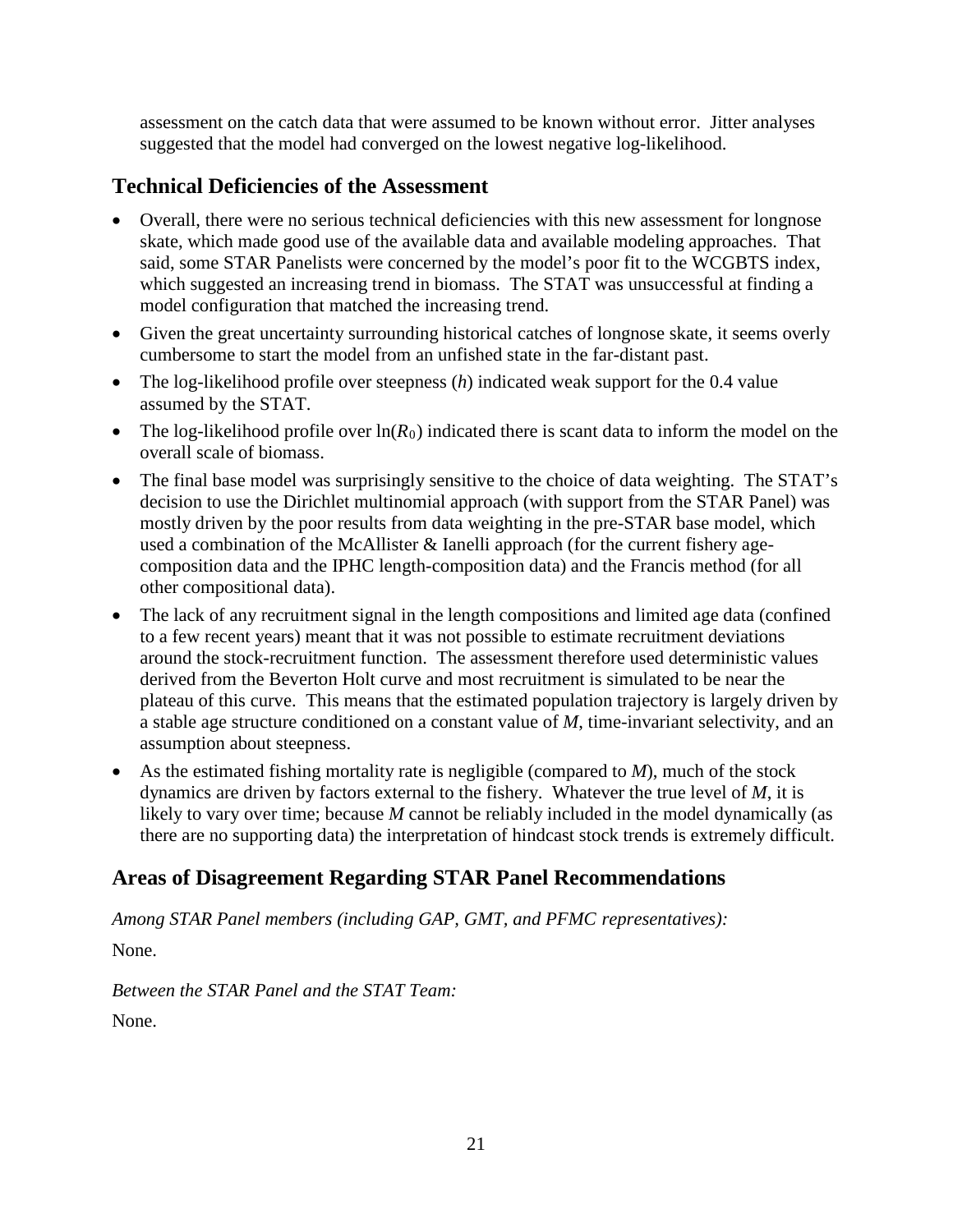# **Management, Data, or Fishery Issues raised by the GMT or GAP Representatives During the STAR Panel Meeting**

None.

## **Unresolved Problems and Major Uncertainties**

The *Technical Deficiencies* section above describes several modeling issues that warrant further consideration. Below are some other, slightly more general issues that the final base model left unresolved.

- Longnose skate off the U.S. West Coast may be a fraction of a much large population extending into Canada or even Alaska. Modelling only a part of the total population might contribute to the lack of correspondence between the survey indices and other data sources, as seen in the  $ln(R_0)$  profiles and the model's weak support for the assumed steepness (0.4). While this comment is not intended to reflect badly on the STAT's capabilities, it is important to recognize that stock structure could potentially be a major source of uncertainty regarding the assessment results.
- The prior distribution for the WCGBT survey-*Q*, which was developed "on-the-fly" by the 2007 STAR Panel, was influential and provided much of the information on the biomass scale in the assessment.

## **Recommendations for Future Research and Data Collection**

### *Data needs*

- Ages Estimate additional ages for longnose skate, which would better inform the agestructured model. The NWFSC ageing lab is currently able to age skate vertebrae, and many structures have already been collected across several years in surveys and fisheries.
- Maturity Generate additional maturity data using the most accurate/precise method developed in Research Need #3, below.

## *Research needs*

- Survey-*Q* (high priority) Develop a well-informed prior on survey catchability, as this parameter is highly influential upon the assessment model. Evaluate longnose skate behavior/interaction with trawl gear, and distribution among habitats, to better understand catchability by survey gear types, and ultimately provide more precise estimates of abundance from the surveys.
- Alternative models (high priority) Explore alternative model formulations that could provide better fits to the increasing trend in the biomass index from the WCGBT survey. What biological mechanisms are needed to produce model results that are consistent with the WCGBTS?
- Maturity Conduct studies incorporating histological analysis into evaluation of skate maturity, which would evaluate error and bias in macroscopic evaluation, and develop a feasible method which would produce the most accurate and consistent maturity data. Histological examination is widely accepted the best available approach, while macroscopic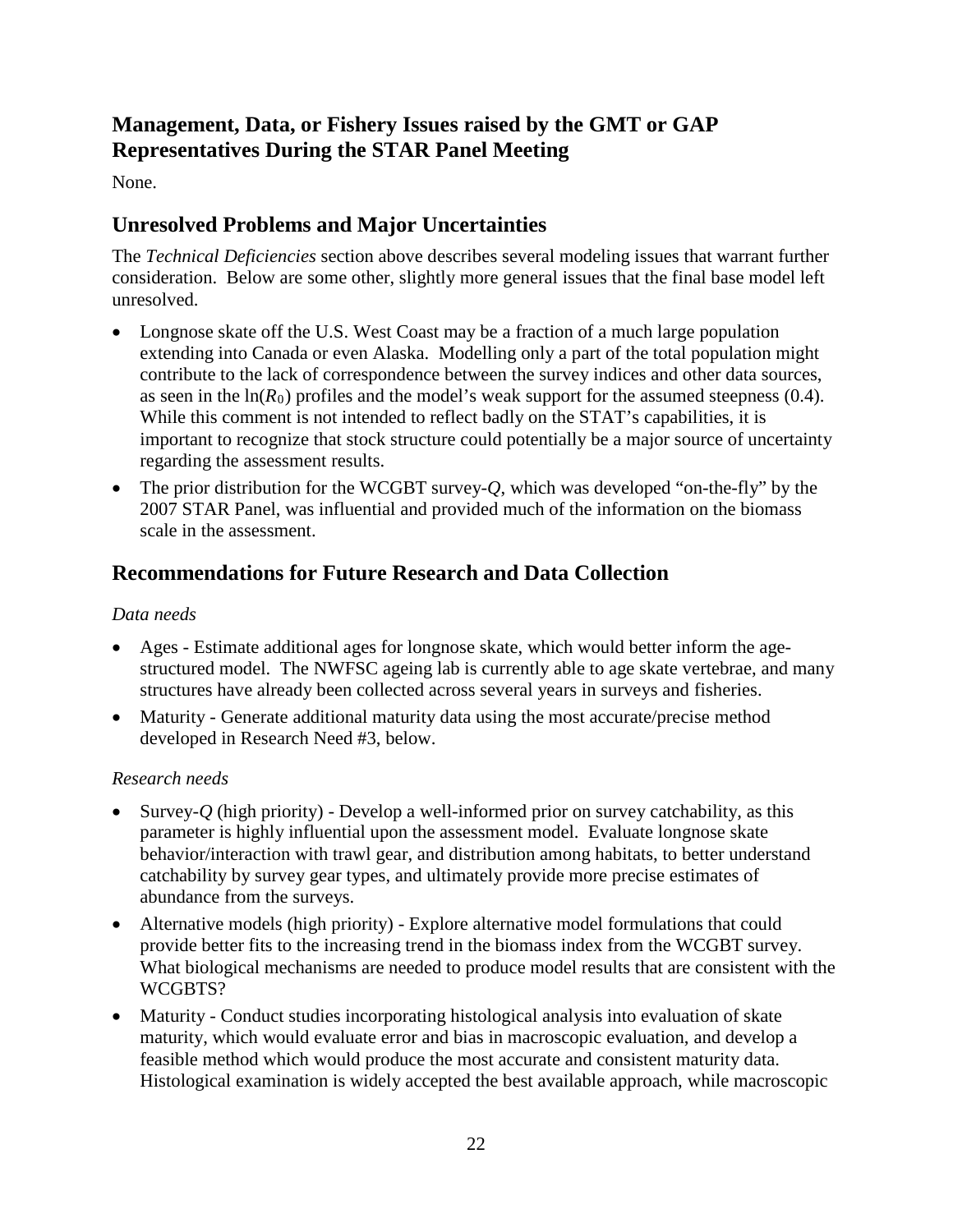evaluation (used up to this point), has been demonstrated to be less accurate, precise and more prone to reader bias (Vitale et al. 2006, Brown-Peterson et al. 2011, Kjesbu 2009).

- Life history Conduct studies to better quantitatively understand the life history of longnose skates; e.g., to inform time-varying estimation of natural mortality and recruitment. Research to better estimate of growth, as well as enhanced understanding of reproduction (e.g., frequency, seasonality, number or eggs per year) is also needed. Studies to better understand longnose skate productivity and accurately inform stock-recruit steepness for this species would also be beneficial.
- Catch Continue to explore methods to estimate historical removals of longnose skate and associated uncertainty, particularly model-based solutions where feasible.
- Discard mortality Conduct studies to evaluate survival rates of discarded longnose skate, especially with trawl gear, so that total fishing mortality can be estimated more accurately.
- Movement and migration Conduct spatial studies of movement and migration of longnose skate, with special attention to potential extent of movement across the U.S.-Canada border.
- Genetics Conduct genetic studies to evaluate the potential for stock structure of longnose skate in the waters off the U.S. Pacific Coast.

# **Acknowledgements**

The STAR Panel is grateful to Stacey Miller for helping to organize the STAR Panel meeting and for providing logistical support during the meeting.

## **References**

- Francis, R.C. 2011. Data weighting in statistical fisheries stock assessment models. *Canadian Journal of Fisheries and Aquatic Sciences* **68**(6): 1124-1138.
- Gertseva, V.V. and Schirripa, M.J. 2008. Status of the longnose skate (*Raja rhina*) off the continental US Pacific Coast in 2007. Pacific Fishery Management Council, Portland, OR.
- Gertseva, V., Matson, S.E., Taylor, I., Bizzarro, J., and Wallace, J. 2019. Stock assessment of the longnose skate (*Beringraja rhina*) in state and Federal waters off California, Oregon and Washington. Pacific Fishery Management Council, Portland, OR.
- Hamel, O.S. 2015. A method for calculating a meta-analytical prior for the natural mortality rate using multiple life history correlates. *ICES Journal of Marine Science* **72**(1): 62-69
- Maunder, M.N., Deriso, R.B., Schaefer, K.M., Fuller, D.W., Alres-da-Silva, A.M., Minte-Vera, C.V., and Campana, S.E. 2018. The growth cessation model: a growth model for species showing a near cessation in growth with application to bigeye tuna (*Thunnus obesus*). *Marine Biology* **165**.
- McFarlane, G.A. and King, J.R. 2006. Age and growth of big skate (*Raja binoculata*) and longnose skate (*Raja rhina*) in British Columbia waters. *Fisheries Research* **78**: 169-178.
- Pacific Fishery Management Council. 2019a. Terms of Reference for the Groundfish and Coastal Pelagic Species Stock Assessment Review Process for 2019- 2020. <https://www.pcouncil.org/groundfish/stock-assessments/terms-of-reference/>